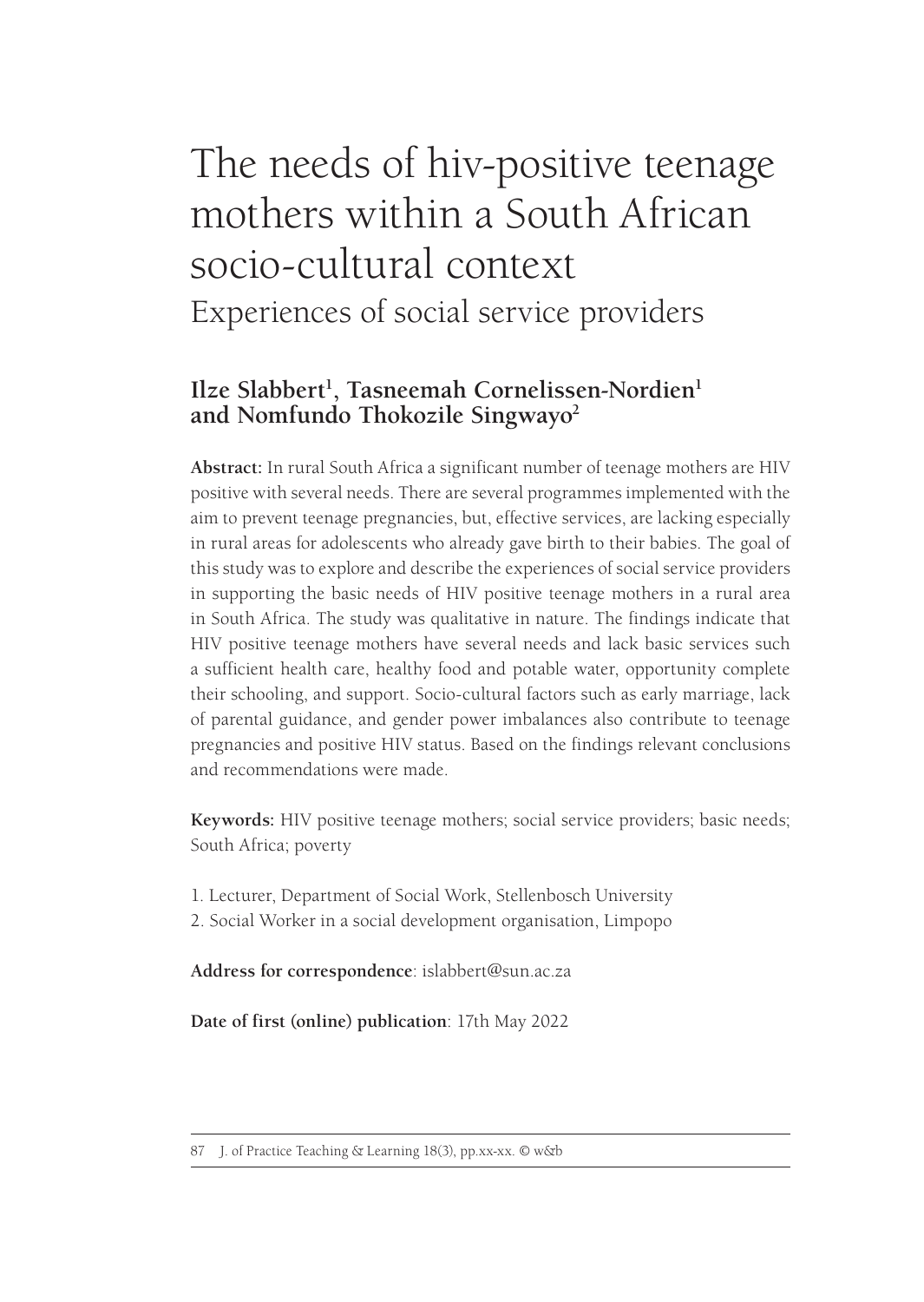## **Introduction**

South Africa accounted for nearly a quarter of a million new HIV infections in 2018, of which approximately 26% were young women including teenage girls (Avert, 2020). Evidently these teenage girls are engaged in unprotected sex, resulting in 11.3% of them testing HIV-positive in 2017 (Hall, 2019). These statistics are worrying as the UNAIDS (2019) report indicates a substantial increase in teenagers living with HIV with particularly high incidents of teenage pregnancies reported in rural areas (Ramalepa et al., 2020). Although some HIV-positive teenage mothers might be married, the focus of this study was on unmarried HIV-positive teenage mothers. In rural South Africa these mothers often stay in poverty with insufficient support. It is the combination of these factors which highlight the urgency of understanding the needs of HIV-positive teenage mothers. This is particularly relevant given their developmental phase of identity versus role confusion (Erikson, 1959) and the hierarchy of needs according to Maslow (1943). Although many studies related to teenage pregnancy and HIV have been conducted, research falls short of understanding the needs and circumstances of HIV-positive teenage mothers, within a rural South African context from a social work perspective. It is against this background that the study was done. The goal was to explore the views of social service providers regarding the needs of HIV-positive teenage mothers and their role and challenges experienced in service provision, particularly in a rural setting in South Africa. For the purposes of this study social service providers are practitioners who link clients with different resources. They help clients to access much-needed resources to which they are entitled (Patel, 2016).

## Conceptualisation and theoretical background

The needs of HIV-positive teenage mothers are vast and exacerbated by their unique circumstances. Adolescences is a challenging period, marked by many changes, where the teenager grapples with role confusion and seeks independence (Erikson, 1959). Teenagers require parental love, care and support, but being a mother and HIV-positive they also have the responsibility to fulfil the needs of their babies (Toska et al., 2020).

Unfortunately, many HIV-positive teenage mothers in South Africa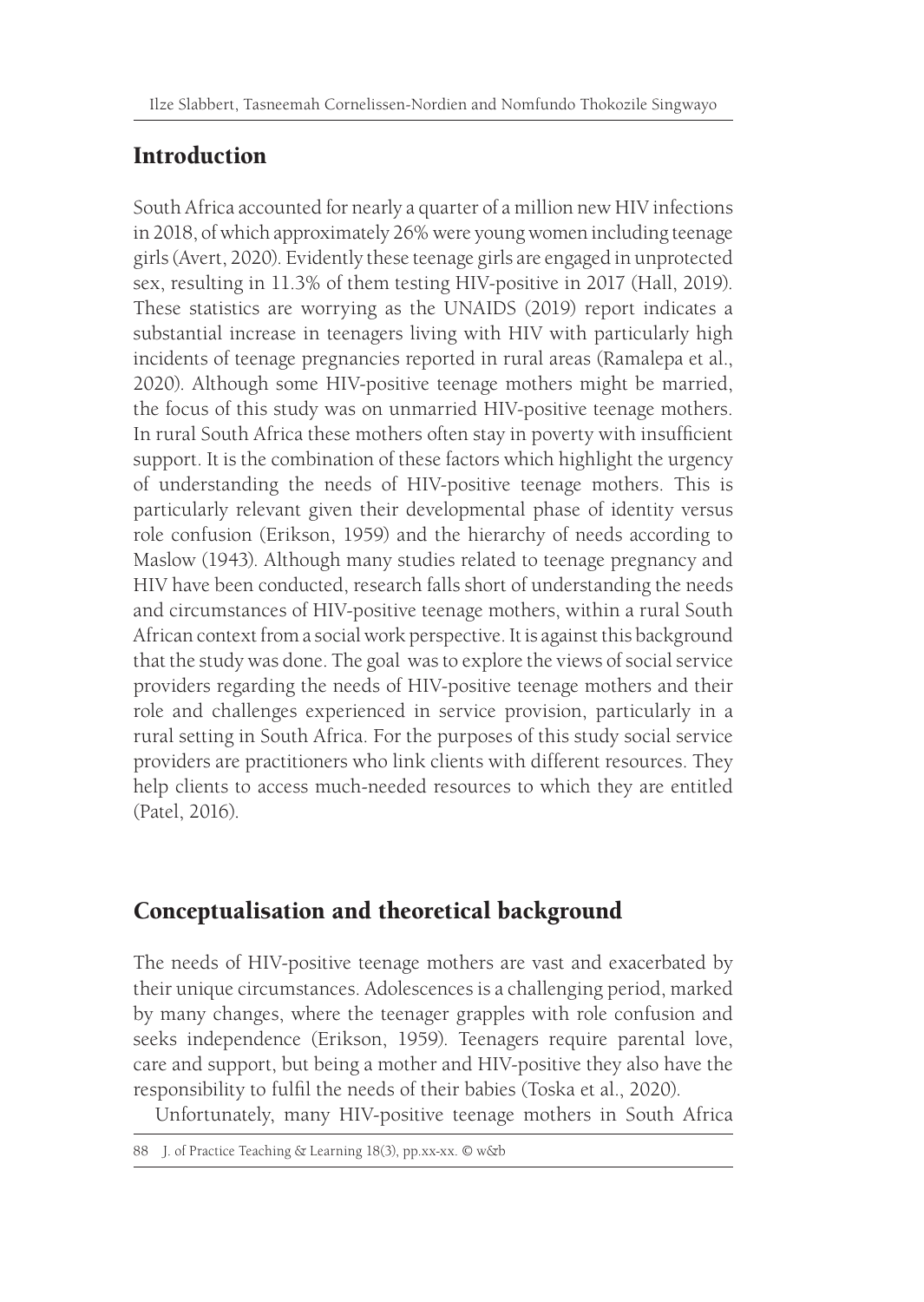have not had their basic needs fulfilled and thus find themselves in the daunting position of having to care for their new baby without being adequately equipped with the necessary guidance or support needed. Too often these HIV-positive teenage mothers have not attained the necessary information about contraceptive methods, HIV and STIs from teachers, health care providers and the mass media (Boonstra, 2007), for various reasons, which may include, cultural beliefs and lack of sexual education. These cultural systems have a substantive impact on the lives of women in South African rural communities, where often they have no or little power and life is characterised by male dominance (Bhana et al., 2012; Jewkes et al., 2009).

The situation is further exacerbated by certain cultural beliefs which include teenage girls not being welcome at school while pregnant and the conservative views of some churches with regards to sex education (Segalo, 2020). This is also indicative of what UNICEF (2006) describes as South African society being patriarchal, as females have a lower social status than their male counterparts despite sufficient legislation that is supposed to protect the right of women and in this context HIV teenage mothers. South Africa is regarded as one of the countries with one of the most progressive constitutions regarding women and children's rights. However, little progress has been made from paper to practice, and many women and girls, including HIV-positive mothers are still vulnerable and often exploited (Bower, 2014; Toska, et. al., 2020).

Girl children are often raised to be to take care of households and be child-bearers, with very little if any prospect of attaining an education and entering the formal job market. This thus places them in a position of being dependent on their male counterparts. This disregard for girl children's education prompted the South African Minister of Education to launch the Girls' Education Movement (GEM) in Parliament, in 2003 (UNICEF, 2006), with the subsequent development of various policies, such as the Department of Education's Draft National Policy on the Prevention and Management of Learner Pregnancy in Schools (RSA, 2018) to address the accommodation of teenage parenthood at school. These policies aim to support learners who are pregnant or mothers so that their education needs could be fulfilled, but in practice several of these learners still do not complete their schooling (UNICEF, 2006).

<sup>89</sup> J. of Practice Teaching & Learning 18(3), pp.xx-xx. © w&b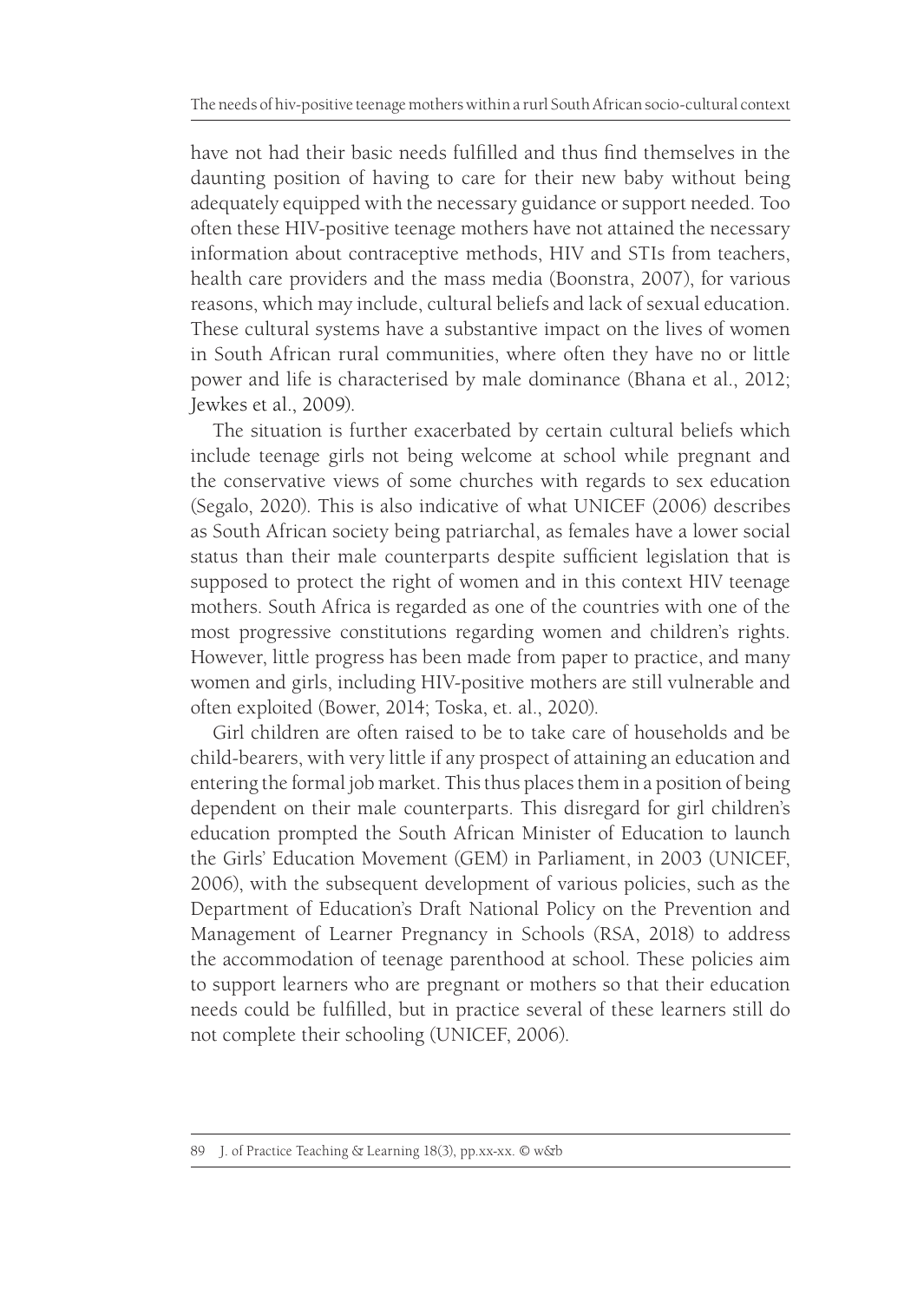## Needs of HIV-positive teenage mothers

According to Maslow (1953) there are five hierarchical levels of needs. These include physiological, safety, love and belonging, esteem and selfactualisation needs. According to Maslow's hierarchy of needs (1950) lower physiological and safety needs should first be met before the need for love and belonging, esteem and self-actualisation can be met. These levels of needs will be briefly discussed below with specific focus on HIV-positive teenage mothers in rural South Africa.

## **Physiological needs**

Mogotlane et al. (2007) state that teenage mothers, like everyone else, have physiological needs, which include the need for food, water, shelter and air. HIV-positive teenage mothers in a rural South African context often do not have sufficient access to food, potable water, housing, health care, food and water. Furthermore, they usually stay in poverty with limited medical care. The risk of HIV is often due the fact that contraceptives such as condoms are used incorrectly and inconsistently (Newman and Newman, 2006; Letsoalo et al., 2009), thus a lack of proper sex education. For the HIV-positive teenage mother there is also an increased likelihood of the baby being HIV-positive, have a too low birth weight and other neonatal complications, which require extra support and medical assistance (Martin, 2003; Branson et al., 2015; UNICEF, 2020). These mothers' basic needs are not exclusive to them but must be inclusive of the needs of their babies, which can be seen as extra or special needs required for survival. Furthermore, they also need to provide nappies, clothes and formula for their babies without a proper income.

According to Kristin and Kristine (2011) the basic need for stable homes, is often unfulfilled as many South African HIV-positive teenage mothers are not able to remain at home with their parents because of overcrowding, abuse, neglect and/or financial difficulties. Despite the South African Constitution's (RSA, 1996) emphasis on the rights of all people to have access to housing, health care, food and water, it is not fulfilled (Majuru et al., 2012; Brinkerhof et al., 2018).

Ironically, Lambani (2015), found that 80% teenage mothers surveyed in Thulamela, a rural district in Limpopo, fell pregnant because of poverty with the aim of addressing their basic needs. The pregnancy may however

```
90 J. of Practice Teaching & Learning 18(3), pp.xx-xx. © w&b
```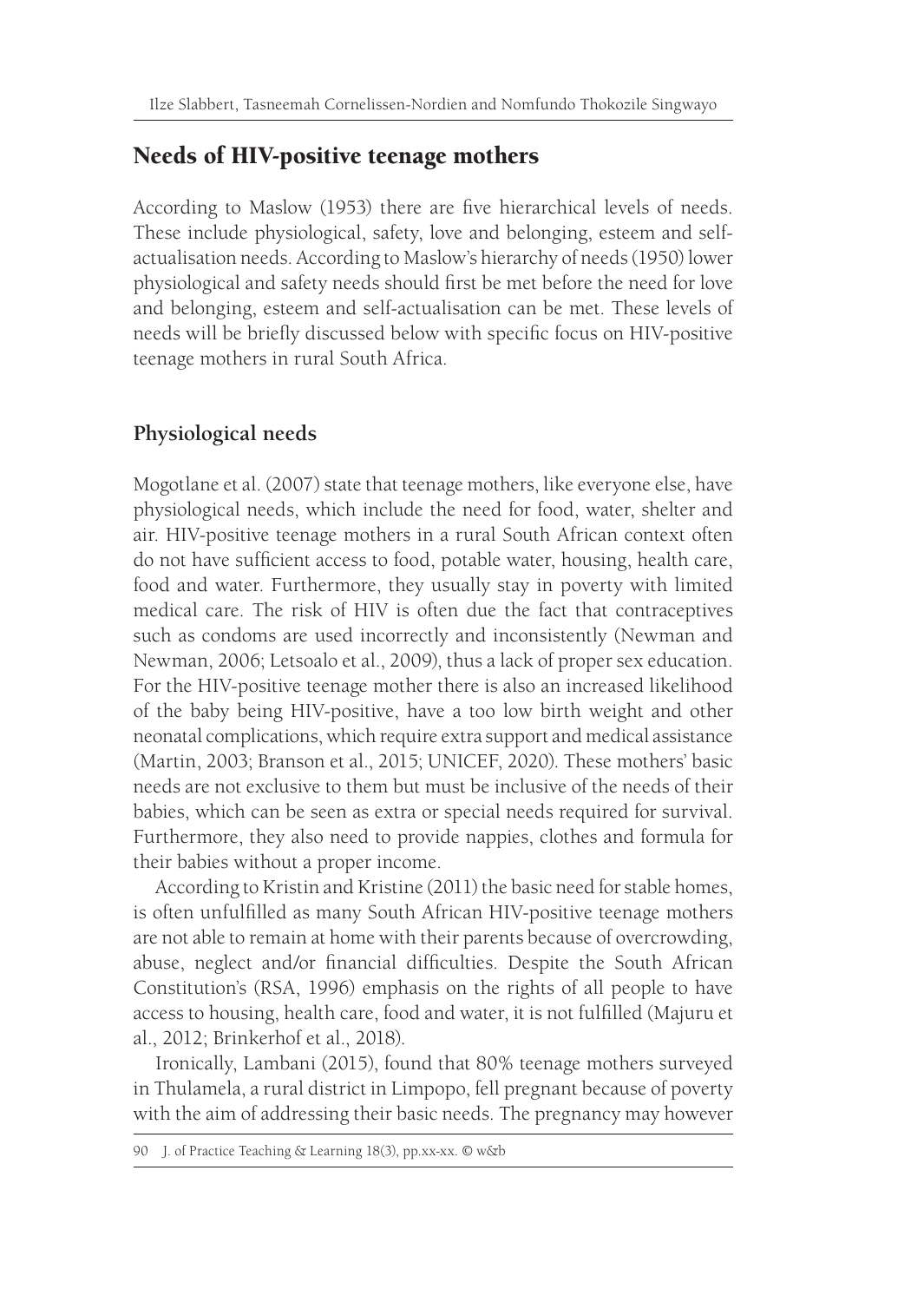have come as an unintended consequence of being sexually abused in order to fulfil basic needs, in what is known as a 'blesser-blessee' relationship (Thobejani, 2015; Cornelissen-Nordien, 2019). The blesser-blessee phenomenon can be seen as the increased likeness of teenage girls in poverty to engage in sexual relationships with older men for financial reward. The consequences of such relationships often lead to HIV-positive teenage mothers (Davids et al., 2012).

HIV-positive teenage mothers in South Africa therefore experience many adversities related to poverty, which exist prior to becoming pregnant (Toska et al., 2020), as most of them live in poverty. Although, they may receive support from their mothers, grandmothers and extended family, most lack financial support, despite receiving a child support grant of ZAR R460 (39.09 USD) (SASSA, 2021). The child support grant can be applied for by mothers once the baby is born. It payable monthly to qualifying mothers and children under the age of 18 years and is subject to review (Western Cape Government, 2020). According to a leading baby nappy supplier, nappies amount approximately R300 per month (huggies.co.za). Furthermore, baby food could amount to about R150 per month, excluding other necessities such as food for the mother, baby clothes and basic toiletries. This grant is evidently not sufficient to meet the financial needs of these teenage mothers and their babies, who often reside in low socio-economic areas (Adeagbo and Naidoo, 2020). The inability of the HIV-positive teenage mother to fulfil her own needs and that of her baby thus places severe strain on her (Mofokeng, 2005). She requires extra help from her family in taking care of herself and her baby, which in a poverty-stricken community cannot be fulfilled even without the burden of an additional mouth to feed and health care required by the HIV-positive teenage mother (Burger et al., 2008). This may increase her sense of helplessness in providing a home and safety for her baby as she remains dependent on others (Meyer, 2004; Kristin & Kristine, 2011), who may not be able or willing to provide care and support and there may be little if any prospect of returning to school (Hall, 2019; Monareng et al., 2015). These HIV-positive teenage mothers are thus reliant on support services which include social work intervention, medical, financial and educational assistance (Burger et al., 2008; Branson et al., 2015; Toska et al., 2020).

It must be further noted that South Africa currently shows a mother to child transmission rate of only 1.4% due to the progressive programme for the prevention of mother-to-child transmission of HIV (PMTCT). This

<sup>91</sup> J. of Practice Teaching & Learning 18(3), pp.xx-xx. © w&b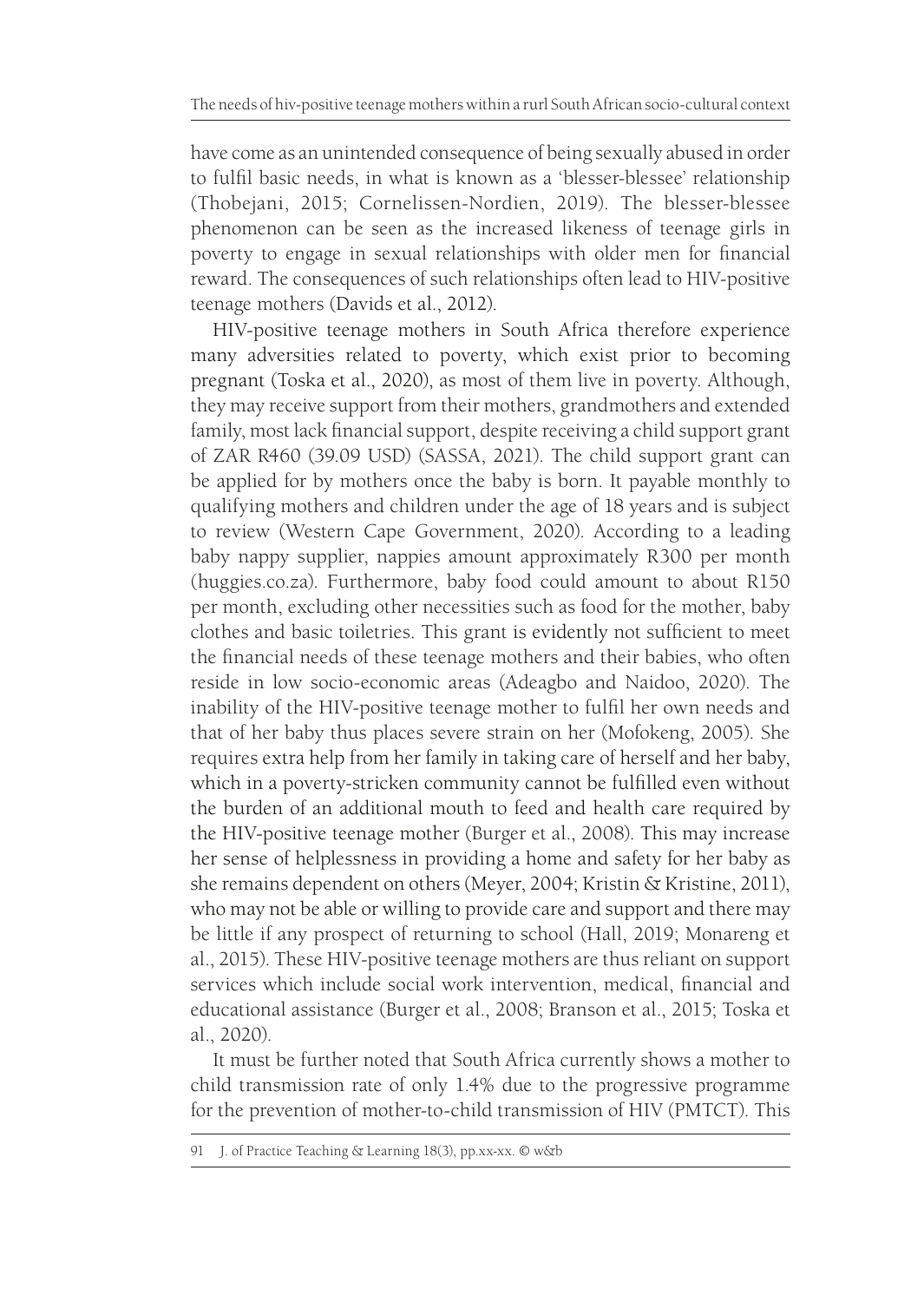includes lifelong tripple antiretroviral therapy (ART) for all HIV-positive pregnant and lactating women. However, access to adequate health care service to HIV-positive teenage mothers in rural areas remains a challenge. Additionally high rate of gender-based violence (including sexual abuse) remains rampant in vast parts of South Africa (Gogai et al., 2017).

## **Safety needs**

The safety needs of HIV-positive teenage mothers are often compromised due to unsafe communities. These mothers seldom have a space which is safe and secure or home circumstances that are conducive to their safety. To raise a baby in such an unsupportive environment adds to further turmoil and stress (Kristin and Kristine, 2011).

HIV-positive teenage mothers usually find themselves in a unique, dangerous situation, as they not only have to grapple with the difficulty of adolescences (Erikson, 1959, Adeagbo, 2019). They are also burdened with a life-threatening disease alongside motherhood, in a time where identity versus role confusion is imminent, thus placing a damper on the need to explore their own independence. Unfortunately, more often than not, teenage pregnancies are result from unstable relationships and/ or blesser-blesse relationships where the fathers may have little or no interest in the baby. A significant number of these men are also known to be physically, sexually and emotionally abusive to the mother of their baby (Mkhwanazi, 2010).

Another study also conducted in Limpopo found that the majority of pregnant teenage girls lack adequate knowledge about sex and succumbed to peer pressure (Monareng et al., 2015). These authors further indicate that teenagers may fall pregnant as a means to gain access to the child support grant, thus being in agreement that poverty is a factor for teenage pregnancy. However unprotected sex, due to a lack of adequate sex education, has the unintended consequence of being infected with HIV, and poses a huge safety risk to these girls (Lambani, 2015).

## **Love and belonging**

As already indicated, teenage motherhood occurs mainly outside of marriage, is unplanned, and it usually occurs in unstable relationships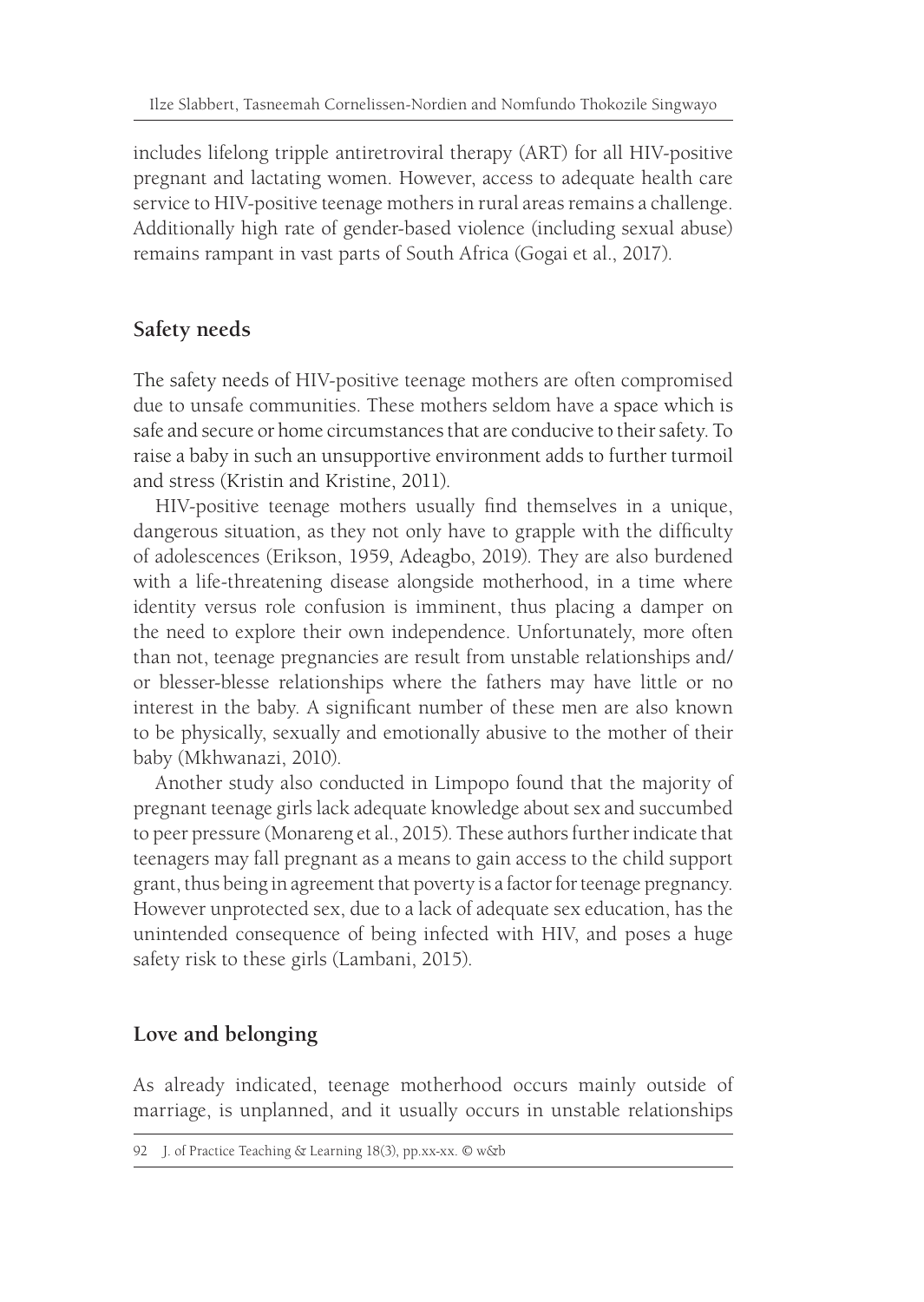(Jewkes et al., 2009). For HIV-positive teenage mothers, a sense of love and belonging is usually absent. Thobejane (2015) and Kochrekar (2017) are in agreement that the lack of parental guidance through love and affection is a contributing factor of teenage pregnancy, particularly in dysfunctional families (UNDPA, 2013) where no or little love is offered by the parents. The teenager thus seeks love and affection externally, which leads to having multiple sexual partners, with the risk of becoming HIV-positive in the process (Breinder et al., 2016).

The absence of love and a sense of belonging could lead to loneliness, social anxiety and clinical depression that becomes a particularly significant risk factor for HIV-positive teenage mothers adding to their vulnerability. Their need for support and love are often not met by the fathers of the baby, parents and communities (Toska, et al., 2020).

#### **Esteem**

A lack of love and support could be perceived as rejection by the HIVpositive teenage mother which, directly influences what Maslow (1954) terms esteem in the hierarchy of needs. Esteem refers to the need to develop positive feelings of self-worth and self-esteem and act to foster pride (Poston, 2009). In order for the HIV-positive teenage mother to achieve a sense of esteem, support from parents and the community is needed, which as indicated earlier is often absent (Burger et al., 2008; Thobejane, 2015).

A teenage mother infected with HIV does not only have to face the judgment from society but also her own conscience and self-acceptance. As a result, she may not respect herself and seek the acceptance of others by stopping ARV medication and claiming she was misdiagnosed and does not have HIV, thus threatening her own health and safety (Education Training Unit, 2017).

Furthermore, teenagers may also be burdened by the cultural constraints of gender imbalances, where in rural areas of South Africa men usually maintain power of women and are regarded as the head of households (Adams, et al., 2009). Varga (2003) for example makes the argument that adolescent risky behaviour can be related to peer pressure, as becoming a teenage father may be viewed as a sign of masculinity and for the teenage girl a sign of fertility. These so-called cultural practices may place teenager girls at higher risk. It may result in teenage pregnancies and the potential to becoming HIV-positive, thus undermining the potential of the girl child

<sup>93</sup> J. of Practice Teaching & Learning 18(3), pp.xx-xx. © w&b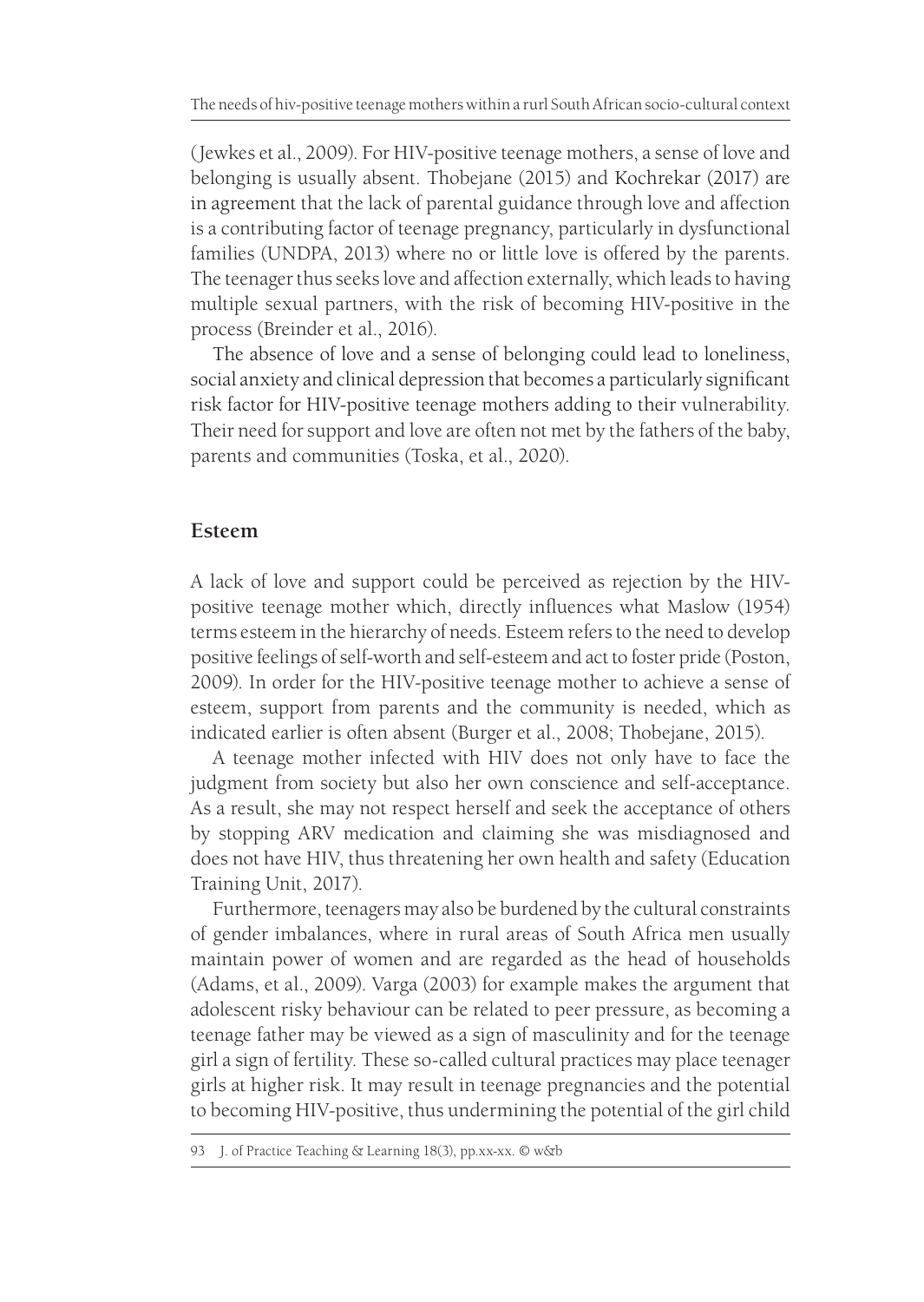to attain esteem and self-worth and being caught up in a cycle of poverty and economic vulnerability (Ehlers and Ziyane, 2006).

#### **Self-actualisation**

At the very top of Maslow's hierarchy, lies self-actualisation. This level refers to a person's full potential and the realization of that potential (Maslow, 1943). De la Rey, et al., (2011) state that circumstances necessary to satisfy this need include not being disturbed by lower-level needs, being able to love and be loved, being free of self-imposed and societal constraints, and being able to recognize one's own strengths and weaknesses. In order for HIV-positive teenage mothers to realise their potential, their parents and teachers should provide them with guidance towards self-discipline and in realistic goalsetting, for example, encouraging them to continue with school in order to learn about a vast variety of careers in the modern world. This can help them to choose a career most suitable to their own talents and personalities (Panahi, 2015).

However, several authors (Bremmer and Slatter, 2017; De la Rey et al., 2011) are in agreement that self-actualisation is achieved by very few people. This further highlights the vulnerability of the HIV-positive teenage mother, as she is barely able to explore her own independence (Erikson, 1959). With a lack of support, she now has to take on the role of parent and 24-hour care for her baby, with little prospect of attaining an education to become economically independent, potentially without the support of the father. Early childbearing may not necessarily lead to poverty, but it certainly can worsen the economic situation of particularly HIV-positive teenage mothers (Cassell, 2002; Lawlor et al., 2006).

From abovementioned discussion it is clear that the basic needs of HIV-positive teenage mothers are seldom met. Therefore, the need for love and support, esteem and self-actualisation also remains unmet.

## Support available to HIV-positive teenage mothers

As can be seen from abovementioned discussion, the needs of HIV-positive teenage mothers are often neglected. In South Africa there is also great focus placed on teenage pregnancy prevention programmes and little or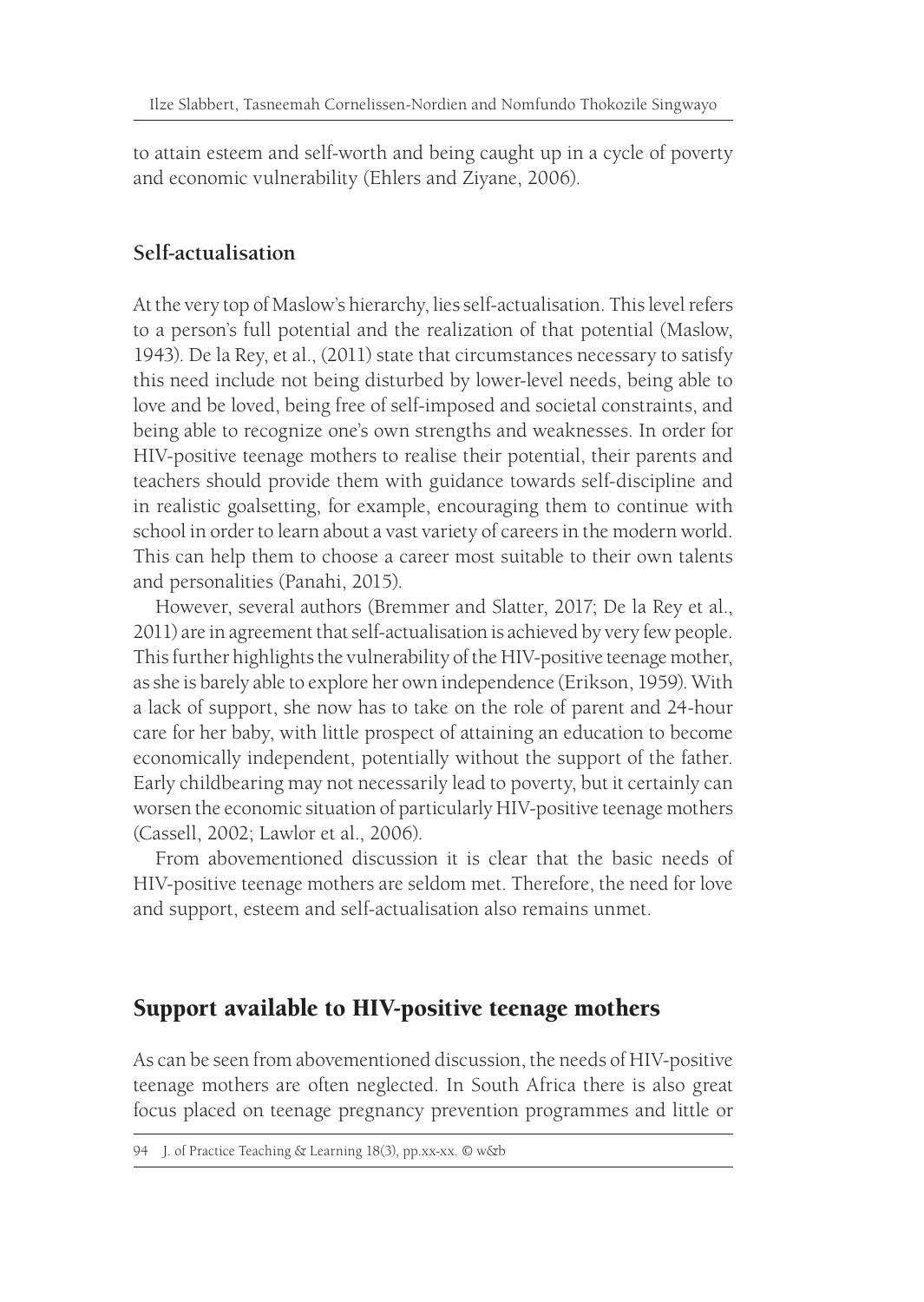no regard for those who are already pregnant (Toska et al., 2020). It could thus be argued that these programmes are less effective than what it aims as the phenomenon of teenage pregnancy continues to exist and according to some data even increased (Nkosi & Pretorius, 2019; Statisa, 2020).

In South Africa HIV-positive teenage mothers often do not gain the support from family and the community which they need. Many times, rural communities regard teenage mothers as careless and most of all not to mix with non-parenting learners or other children within the community. These mothers are treated as and referred to as 'the other girls'. Social workers are uniquely trained in creating awareness campaigns regarding teenage pregnancy, contraception and HIV that could also be beneficial to communities who still lack knowledge on these issues (Bower, 2014). Some teenage mothers might also have negative experiences with educators and people in authority as teenage pregnancy is usually associated with aspects such as low education levels and antisocial behaviour. Teenage mothers who have had such experiences often do not respond well to unidirectional or excessively authoritarian teaching styles. Social workers could offer valuable services to educate persons in an educational environment on how to offer support and other assistance to HIV-positive teenage mothers. Furthermore, social workers could provide group sessions for teenage mothers in a safe environment where they are free to provide their input in a relaxed atmosphere (AVERT, 2015; Chetty and Chigona, 2008; Toska et al., 2019).

It is evident that the HIV-positive teenage mother needs a strong support system to help her to complete her schooling, caring for a baby, and look after her own health. However, the reality is that in developing countries such as South Africa these mothers often lack the necessary support. It is here where social workers could play a vital role, in assisting these mothers in an attempt to meet at least their basic needs.

Unfortunately, HIV-positive teenage mothers often experience poorer social and psychological wellbeing, lower self-esteem and isolation compared to HIV negative teenage girls who are not mothers (Vale et al., 2016). The provision of proper social support to HIV-positive teenage mothers can address adversity, mental health problems and abuse of alcohol and/or drugs (Adeagbo and Naidoo, 2020). Issues such as postnatal depression, particularly in HIV-positive teenage mothers could increase the risk maltreatment, slow cognitive development and behavioural problems of their new babies. It is thus clear that supportive relationships during and after pregnancy is much needed and beneficial to adolescent mothers

<sup>95</sup> J. of Practice Teaching & Learning 18(3), pp.xx-xx. © w&b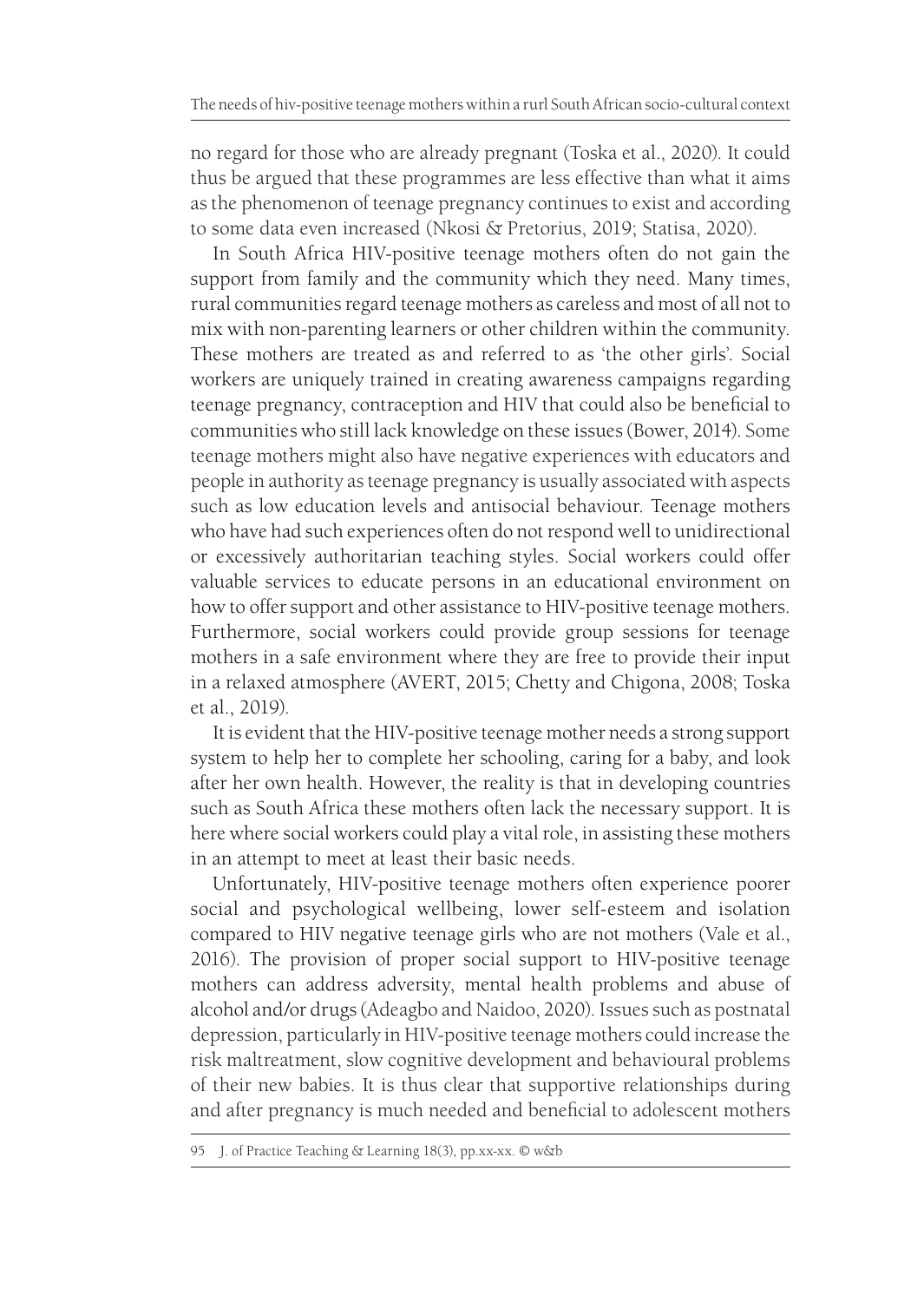(Edwards et al., 2012). Social workers as part of a multi -disciplinary team could provide support to mitigate the risks of postnatal depression and other negative feelings associated with pregnancy and birth. They could also play an important role to assist HIV-positive teenage mothers to identify available social support and connect them to resources and networks to address their needs (Skobi and Makofane, 2015).

Adequate social support services for HIV-positive teenage mothers should include counselling, transportation, housing, mental health, affordable day care, drug and alcohol rehabilitation and employment to mitigate the adversities with which they are faced. Social workers usually assist HIV-positive teenage mothers to access these services. However, unfortunately often in developing countries and especially in rural areas some of these services are scarce or unavailable (Adeagbo and Naidoo, 2020).

Research (Vale et al., 2016) has indicated that sufficient support could reduce levels of stress and improved health outcomes both for the HIV-positive teenage mother and her infant. Community interventions at churches, clubs, recreation centres and neighbourhoods have often been utilised to encourage healthy nutrition and reduced risk of cardiovascular disease through peer education in order to promote HIV testing among teenage girls (Adeagbo and Naidoo, 2020). Hospitals and clinics are at times good and safe places for HIV-positive teenage mothers to visit, for example, if teenage mothers have questions about how the HIV virus will affect their health, a doctor or health worker could answer those questions. Unfortunately, there are also hospitals and clinics that do not provide the necessary support these girls need and are often inaccessible, especially in rural areas where people have to travel far distances to health facilities with poor roads and unreliable transport (Cluver, 2020; Vlok, 2016). Social workers together with other role players such as social auxiliary workers, child and youth care workers, nurses, educators and religious leaders play an important role to assist HIV-positive teenage mothers. This can be done by providing and establishing services that will support these mothers despite limited resources and lack of funding and manpower.

According to Skobi and Makofane (2015) and Robertson (2010) collaboration between social workers and local organisations is usually beneficial to HIV-positive teenage mothers. However, there remains an unfortunate stigma and discrimination regarding teenage pregnancy, which social workers could address through education and awareness programmes in group work and community work. Teenage mothers tend

<sup>96</sup> J. of Practice Teaching & Learning 18(3), pp.xx-xx. © w&b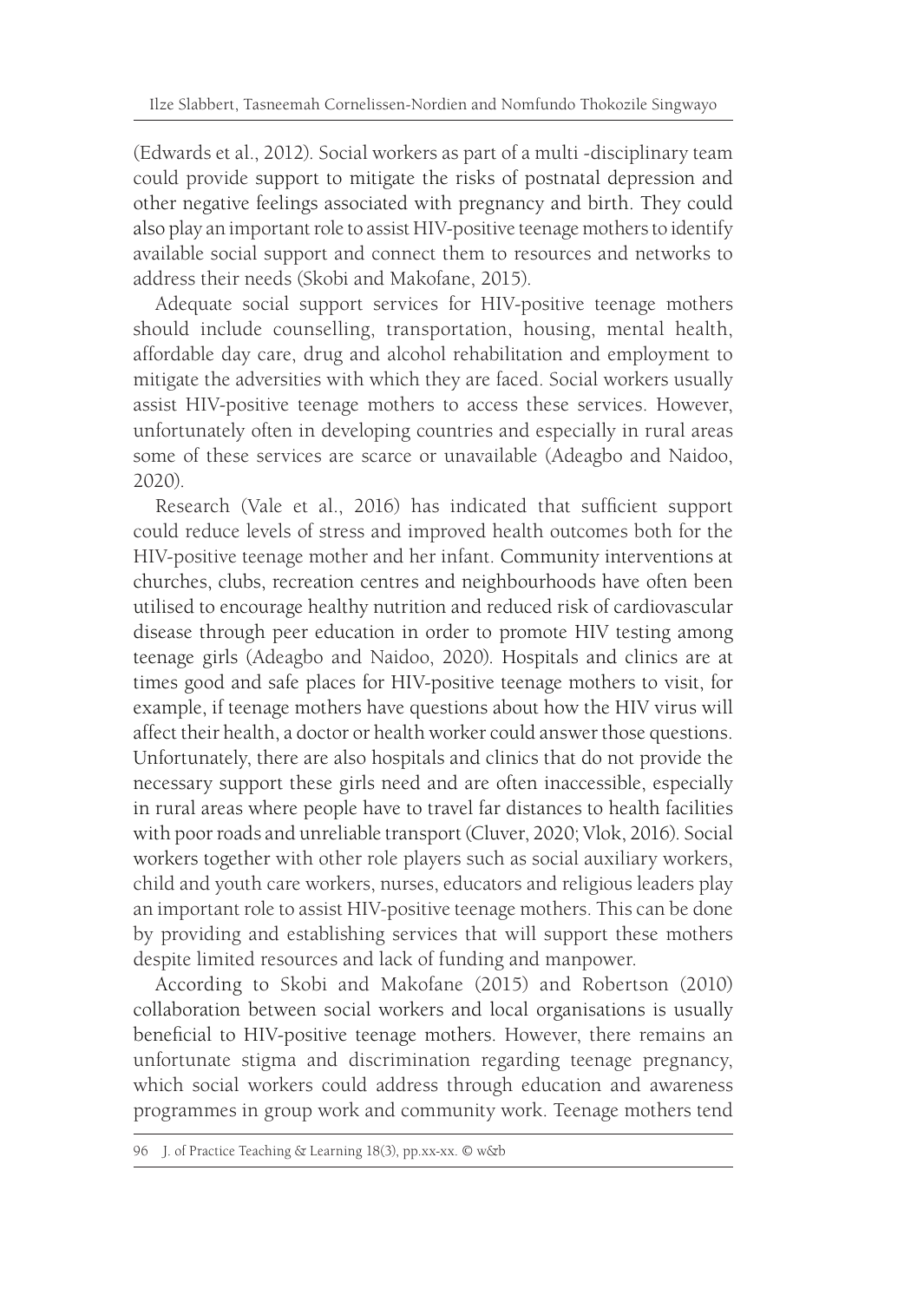to respond more positively towards social workers who are supportive and non-judgmental, and who have insight into the challenges of young parenthood (Clark et al., 2008). According to the Sustainable Development Goals set by the Global Strategy for Women's, Children's, and Adolescent's Health (2016-2030), support for HIV-positive teenage mothers is a priority in terms of being provided with the social support they require. Social workers could offer this type of support, despite several challenges as already mentioned.

# Research methodology

In order to answer the research question 'What are the basic needs of HIV-positive teenage mothers in a rural area in South Africa as perceived by social service providers?' a qualitative approach was proposed. This type of approach allowed a comprehensive and inclusive view of the topic researched. Through a qualitative approach participants could share their experiences and insight (Schurink et al., 2021).

The study was also explorative and descriptive in nature. Literature was explored regarding the topic and during an empirical investigation participants' experience regarding the needs of HIV-positive teenage mothers in a South African context were described (Fouché, 2021).

Purposive sampling was done to select 20 participants who took part in the study, with the following criteria for inclusion:

- Social service providers working in the area of social work in Limpopo within Polokwane Municipality as this was the area in which the study took place and where the interviews were conducted. Social service providers in other areas would have been logistically difficult to reach.
- They had to render support services to HIV-positive teenage mothers for at least one year.
- They had to be conversant in English, as the interview guide was only in English. Although South Africa is a country with eleven official languages, English is usually spoken and understood by a vast number of South Africans.

A semi-structured interview guide was utilised to collect the data. Face to face interviews took place after a pilot study was done, prior to Covid-19.

<sup>97</sup> J. of Practice Teaching & Learning 18(3), pp.xx-xx. © w&b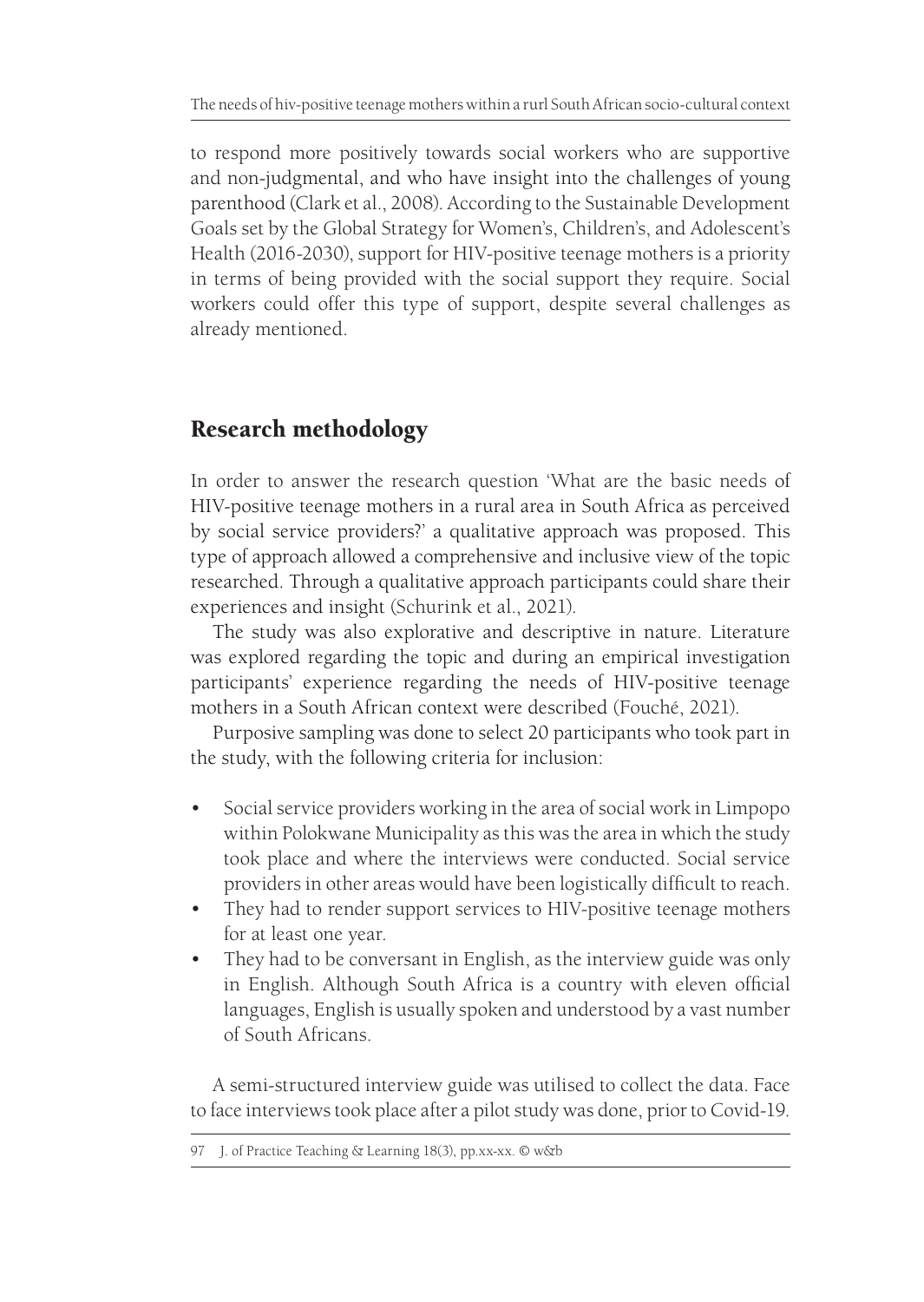Interviews ranged from 60 minutes to 90 minutes and were audio-taped with the permission of the participants and later transcribed. Before data collection commenced ethical clearance was obtained from Stellenbosch University. Participants also signed an informed consent form indicating that their participation in the study was voluntarily and that they could withdraw anytime if they wished to do so. Confidentiality was maintained by making use of codes instead of names (i.e. P1 for participant 1) (Strydom and Roestenburg, 2021).

Thematic analysis was utilised to order that data. The raw data (transcribed interviews) was broken up into different sections in order to gain a clear understanding of participants views on the topic. The data was further categorised into three themes and where applicable relevant sub-themes taking into consideration Maslow's hierarchy of needs (Shurink et al., 2021).

The trustworthiness of the study was ensured by paying attention to the transferability, dependability, conformability and credibility of the study. Regarding the transferability of the study, the researcher tested the narratives of the participants with research already conducted on this topic. The dependability of the study was guided by the steps that were followed for qualitative research. Regarding the conformability of the study, the researchers made use of reflexivity in order to avoid bias during the research process (Fouché, 2021). This study was also credible as the researchers asked two participants to read through the transcribed interviews to ensure it was a true reflection of the interview (Shurink et al., 2021).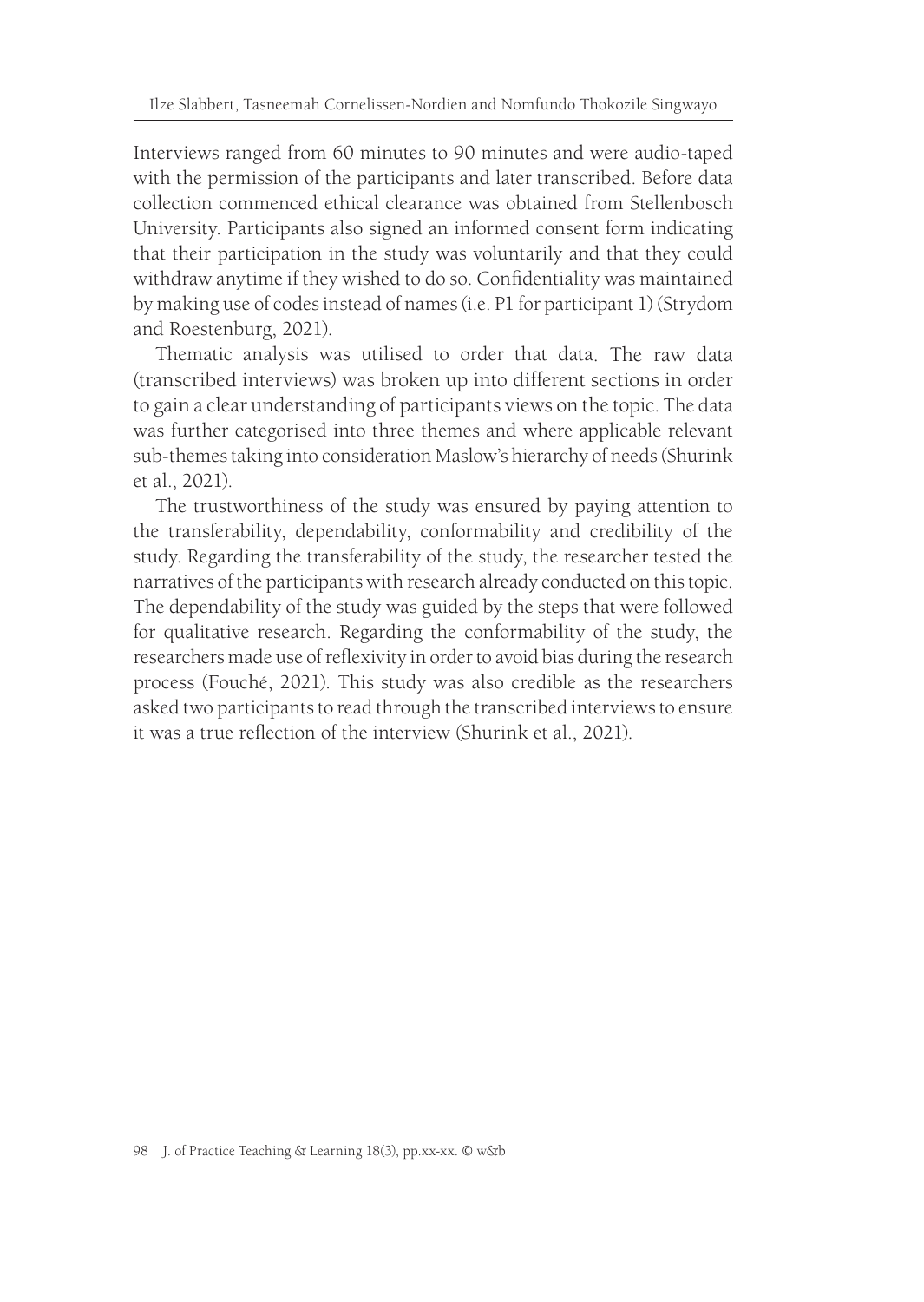# Findings

## **Profile of the participants**

Twenty participants took part in the study. The following table presents the profile of the participants.

Table 1 Profile of social service provider participants

|                 |                             | Years working  | Years working with<br>HIV-positive |
|-----------------|-----------------------------|----------------|------------------------------------|
|                 | Occupation                  | experience     | teenage mothers                    |
| P1              | Social Worker               | 3              | $\mathbf 1$                        |
| P <sub>2</sub>  | Social Worker               | 3              | $\overline{2}$                     |
| P <sub>3</sub>  | Social Worker               | 5              | 3                                  |
| P <sub>4</sub>  | Social Worker               | 5              | $\overline{2}$                     |
| P <sub>5</sub>  | Social Worker               | 6              | 6                                  |
| P6              | Social Worker               | 7              | 6                                  |
| P7              | Social Worker               | 8              | 7                                  |
| P8              | Social Worker               | 10             | 8                                  |
| P9              | Social Worker               | 11             | 11                                 |
| P <sub>10</sub> | Social Worker               | 13             | 11                                 |
| <b>P11</b>      | Counsellor                  | 6              | 6                                  |
| P12             | Counsellor                  | 7              | 6                                  |
| P13             | Social Auxiliary Worker     | 5              | 3                                  |
| P14             | Social Auxiliary worker     | 4              | $\overline{A}$                     |
| P15             | Mentor mother               | 6              | 6                                  |
| P16             | Mentor mother               | 6              | 6                                  |
| P17             | Child and youth care worker | 3              | $\overline{2}$                     |
| P18             | Child and youth care worker | 3              | 2                                  |
| P19             | Child and youth care worker | 6              | 6                                  |
| P <sub>20</sub> | Child and youth care worker | $\overline{7}$ | 6                                  |

#### n=20

Table 1 is a representation of the service providers' occupations, years of working experience and years of experience working with HIV-positive teenage mothers. Of the 20 participants (n=20) who were interviewed, ten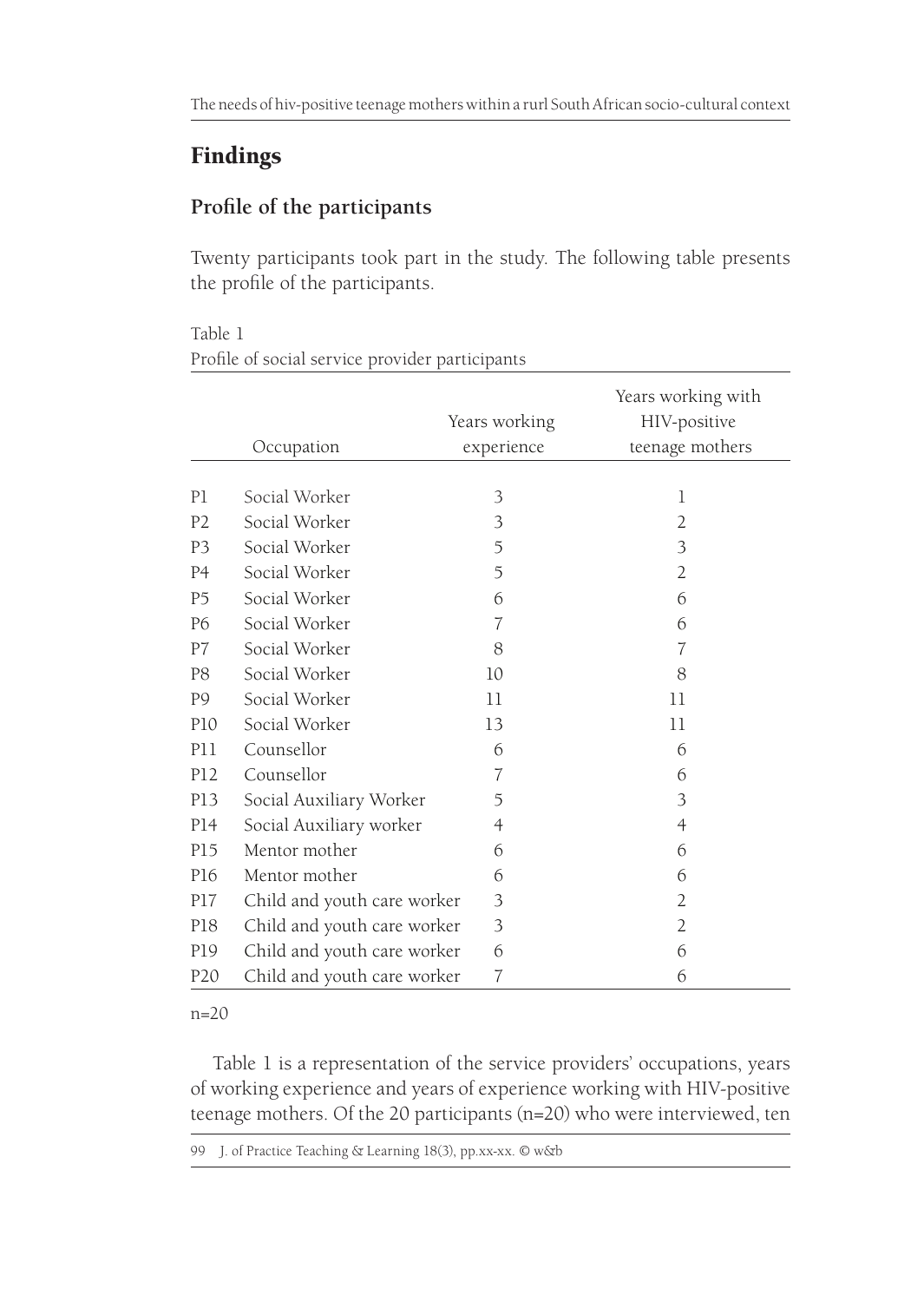are social workers (three males and seven females). The participants who are social workers provide counselling to adolescents by means of case- and group work. Support groups are specifically provided to HIV-positive mothers. The social work participants also provide family counselling where HIV-positive teenage mothers still reside with their families. Two participants are counsellors (both female). The counsellors are persons who are not social workers but provide support to HIV-positive mothers by assisting with the birth registration of their babies and applying for the child support grant. Two participants are social auxiliary workers (one male and one female). These participants provide life skills groups to adolescents, including HIV-positive teenage mothers. Two participants are mentor mothers. Mentor mothers are women who are living with HIV and have been trained to work together with health workers to support and mentor HIV-positive teenage mothers and their babies. Four of the participants are child and youth care workers (all female), also rendering services to teenage mothers such as education and life skills groups. These participants thus all rendered services to HIV-positive teenage mothers. Unfortunately, most of the participants had high caseloads and several other work duties to perform as well, thus service rendering and sufficient support to the target group had its limitations.

#### **Themes**

As already indicated the data was categorised into three themes. The first theme, namely basic needs were divided into two sub-themes. The second theme identified was 'love and belonging'. The third theme, 'unmet needs' was divided into three subthemes.

#### *Theme 1: Basic needs*

HIV-positive teenage mothers have needs that are unique to the developmental stages of adolescence, this includes the need to take medication for HIV and keep healthy (Vale et al. 2016). The needs of HIV-positive teenage mothers are vast as they need love, care and support from their families, friends and the society (Adedeji, Ayegboyin & Salami 2014). Participants indicated the following regarding the basic needs of HIV-positive teenage mothers: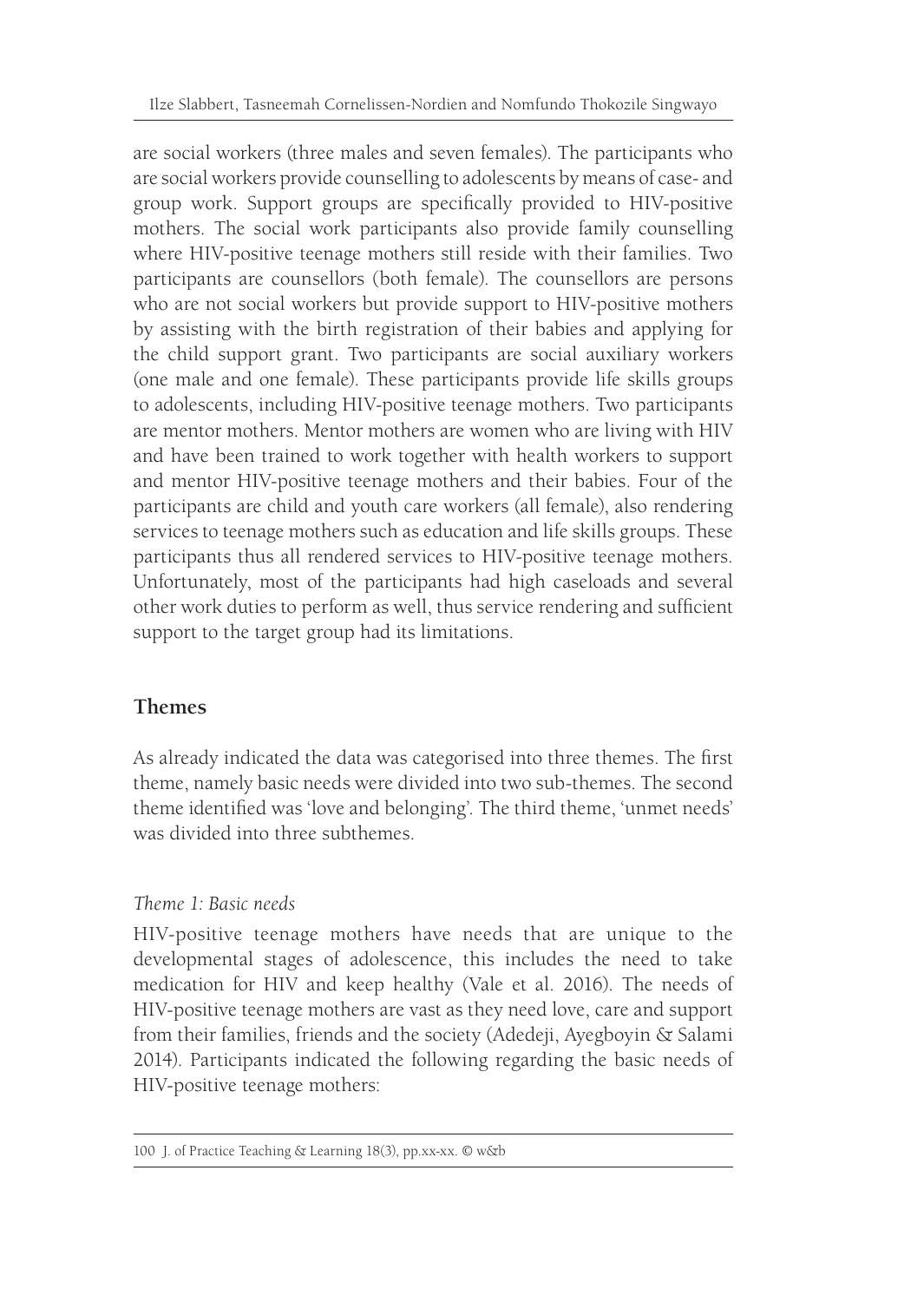*HIV-positive teenage mothers have needs and their needs differ, for example, some of the HIV-positive teenage mothers need food and clean water, some of them need clothes and some of them need proper houses.* P4

*Those that I know need food because most of them are not working they do not even attend school and do not have money to take care of themselves.* P8

*It differs from one person to another but most of the HIV-positive teenage mothers need food and clothes because they come from poor families.* P16 *The HIV-positive teenage mothers need proper shelters that can accommodate them and their family members.* P19

It is evident from the narratives that HIV-positive teenage mothers have certain basic needs. These findings relate to the views of Breinder et al., (2016) who state that teenage mothers like everyone else have basic needs, which include physiological, and safety needs as will be presented below.

#### *Subtheme 1.1 Physiological needs*

According to Maslow (1954), physiological needs are needed for survival. These include needs for drink, food, breathing and rest. During the interviews, the participants were asked to give example on how the physiological needs of HIV-positive teenagers are met. Some participants shared the following:

*The physiological needs of HIV-positive teenage mothers who are part of our organisation are not met because most of them are in need of food and proper shelters.* P10

*The Department of Social Development provides the HIV-positive teenage mothers with food parcels, but sometimes it is a struggle because the food does not last the whole family for two months.* P14

*Some of the HIV-positive teenage mothers come from families that consist of more than eight family members and food is not enough, these teenage mothers share clothes with their siblings and in some families, parents and children share bedrooms.* P15

*Unfortunately, some of the HIV-positive teenage mothers' physiological needs are not met, these teenage mothers are abused in their homes, and they are kicked out of the house.* P18

101 J. of Practice Teaching & Learning 18(3), pp.xx-xx. © w&b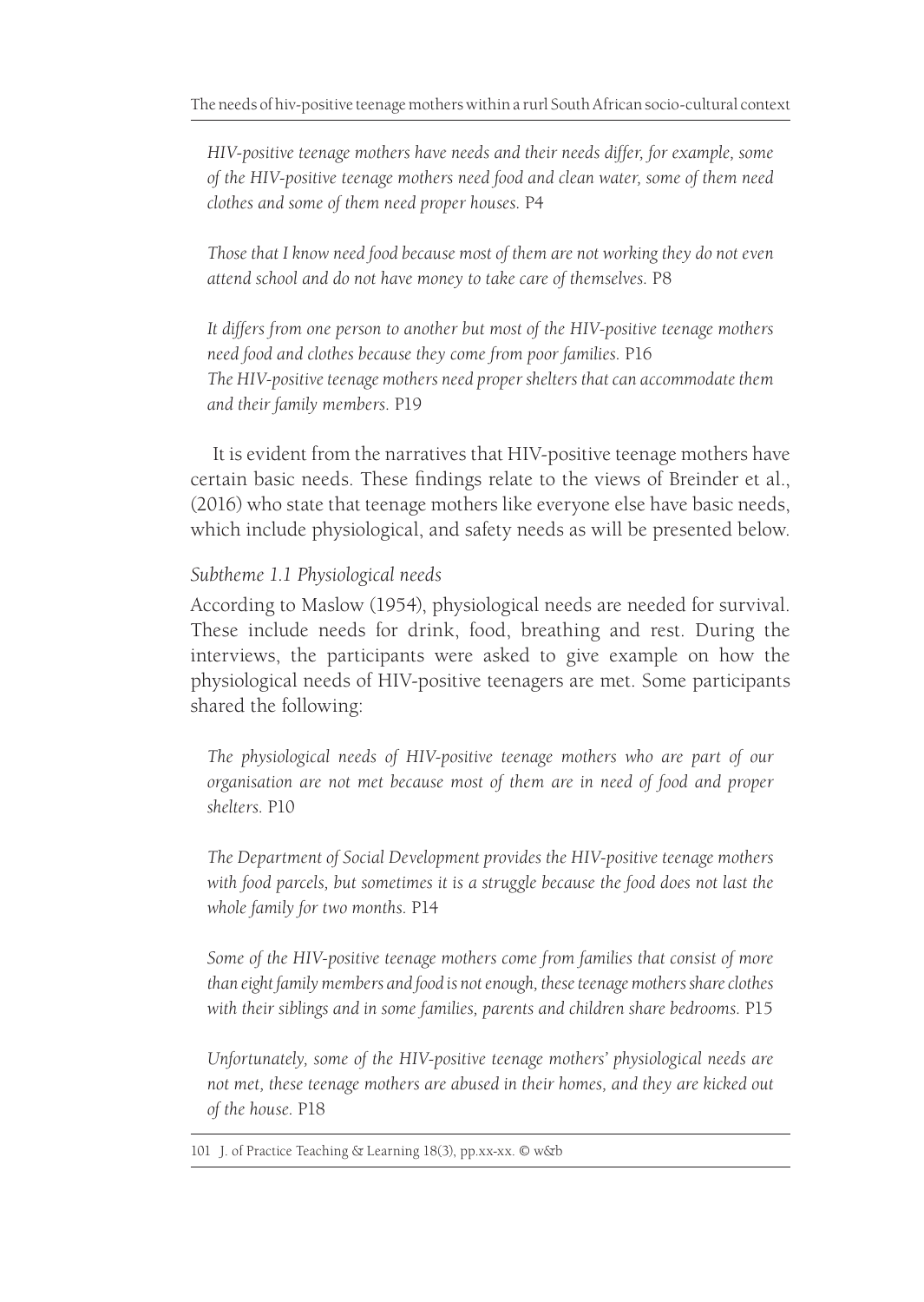*Some of the families are overcrowded, the HIV-positive teenage mothers move out to stay with friends or boyfriends because their needs are not met at home.* P20

From the narratives above it can be seen that some of the HIV-positive teenage mothers' physiological needs are met and some are not. It is significant that the negative effect poverty was mentioned by these participants that hampered the physiological needs of HIV-positive mothers. This corresponds to literature (Monareng et al., 2015) that indicate that some adolescent girls might fall pregnant as a means to gain access to the child support grant, thus being in agreement that poverty is a factor for teenage pregnancy. Authors (Adeagbo et al., 2020; Lambani, 2015) further state that physiological needs include a safe haven for the HIV-positive teenage mother and her baby. However, these mothers often cannot remain at their home with their parents, either for reasons of overcrowding in the home, abuse, neglect, or financial difficulties. Physiological needs are thus often not met. Although these physiological needs are not unique to the teenage mother, these needs are often not met due to poverty and unsupportive housing environments (Cornelissen-Nordien, 2019). Closely related to the physiological needs are the safety needs as discussed below.

#### *Subtheme 1.2 Safety needs*

During the interviews, the participants were asked to give example on how the safety needs of HIV-positive teenagers are met or not met. Some participants shared the following regarding these mothers' safety needs.

*The HIV-positive teenage mothers need their families in order to feel safe. For those who live in dysfunctional homes, they prefer staying with friends than their families.* P1

*The HIV-positive teenage mothers need proper homes which are secured in order to feel safe and protected.* P7

*The HIV-positive teenage mothers need a proper home where they will feel safe and where there are family members who will assist them in taking care of their babies and their health.* P15

It is clear from these narratives that HIV-positive teenage mothers need a secure home to fulfil their safety needs. Bremmer and Slatter (2017) describe safety needs as a place where one feels safe and secure, these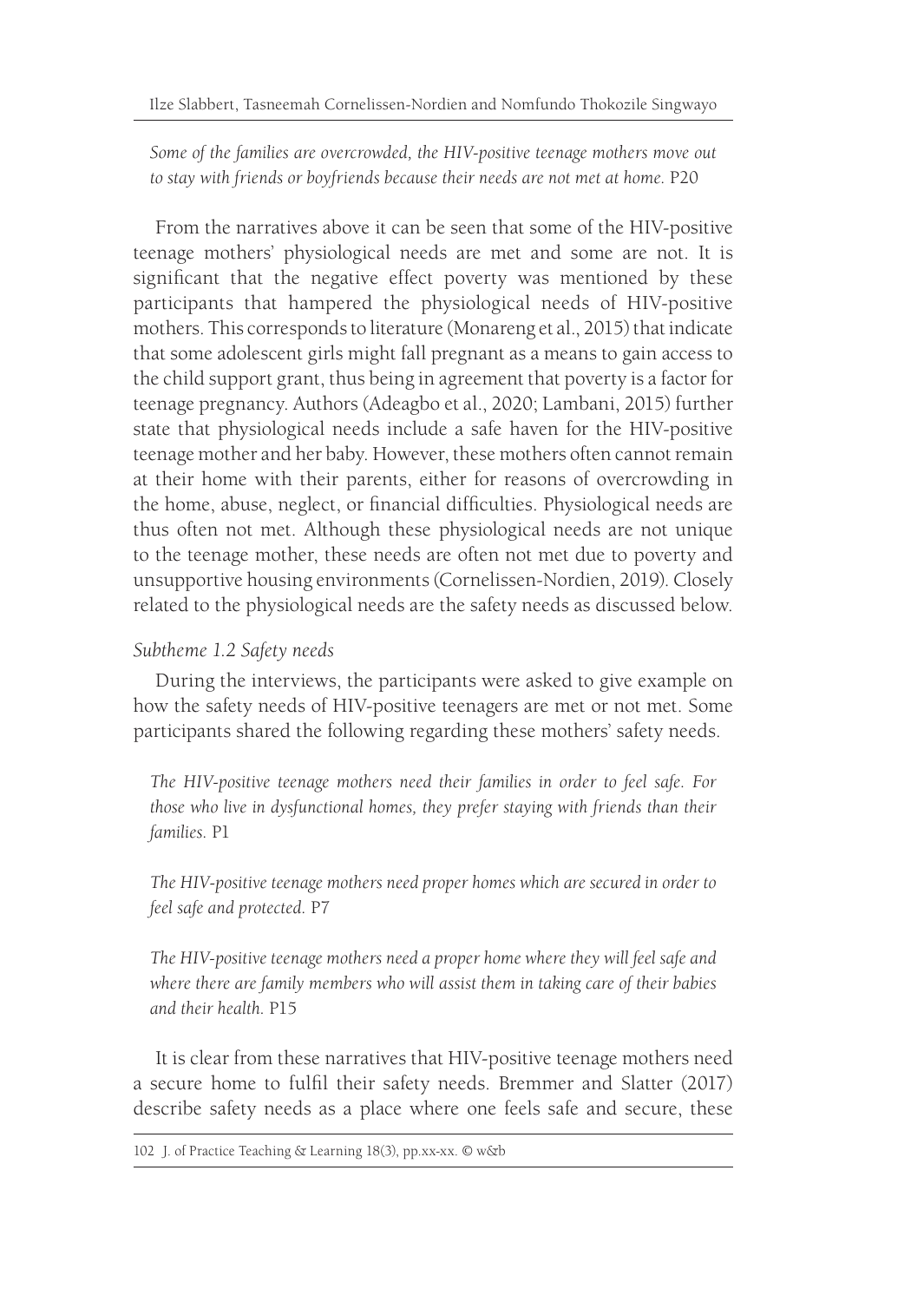include, health, secured home and family. Kristin and Kristine (2011) are of the opinion that teenage mothers' safety needs will be met to a certain extent it if the physical environment, including homes where they reside are a haven where they feel secure. These findings reiterate that HIV-positive teenage mothers need their families and secured homes to feel safe and protected. They also need their family members to assist them in taking care of their babies and their health. This is in line with research (Burger et al, 2008; Kochrekar, 2017) that emphasizes that HIV-positive teenage mothers have a need for structure in order to feel safe as they are helpless, defenceless and dependent on others. Mofokeng (2005) further states that an HIV-positive teenage mother also has her health and the health of her child to worry about. She therefore needs help from her family in taking care of the child and herself. Unfortunately, many girls, including HIV-positive teenage mothers' safety needs are not met as displayed below.

*Some of the HIV-positive teenage mothers live with their babies and siblings only, they do not feel safe at all.* P11

*Some of the HIV-positive teenage mothers stay in communities which are not safe, and they stand a high risk of being attacked because they live with their babies and old grannies only.* P14

*These teenage mothers are abused in their homes, and they are kicked out of the house.* P18

*Some of the HIV-positive teenage mothers remain with unreported abuse and rape cases because the police station and social welfare service offices are far from their communities. P20*

South Africa is a country with alarming high statistics of violence against women and children, especially in poverty- stricken communities. As displayed in the narratives some HIV-positive mothers have to stay on their own with their babies, while some live with their grandmothers in unsafe communities. The threat of violent acts against them are real and could include stabbing, kicking, shooting, raping and in the worst- case scenario homicide (UNODC, 2021).

It is thus clear that in South Africa a significant number of children and women safety needs are not met. Many girls experience violence at a young age, entering sexual relationships with men much older than them,

<sup>103</sup> J. of Practice Teaching & Learning 18(3), pp.xx-xx. © w&b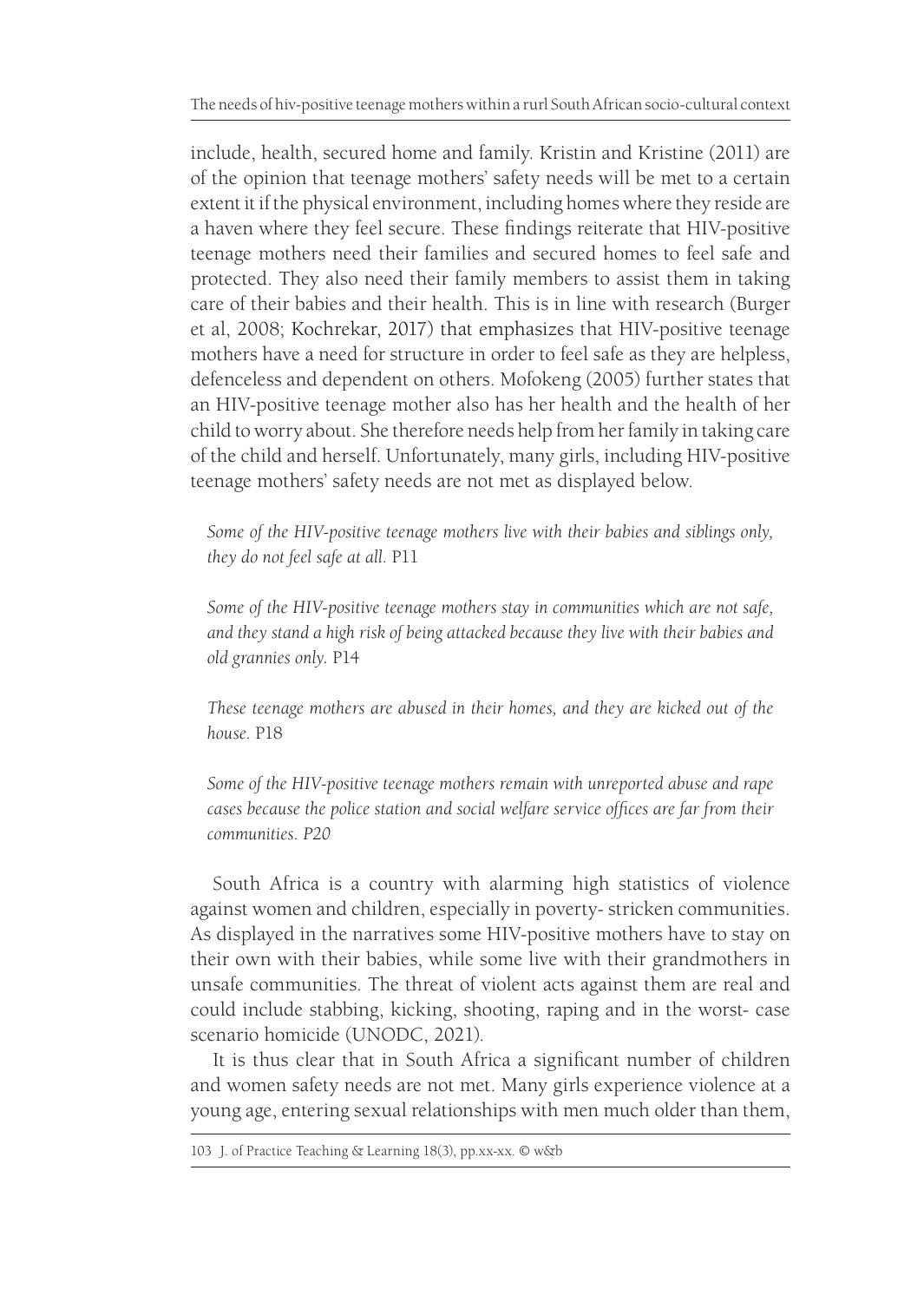leaving them susceptible to sexual and physical violence as can be seen by the narrative below. As already indicated, poverty is often a fuelling factor for girls entering these relationships (McCloskey and Hunter, 2016). As mentioned earlier these relationships can be seen as a 'blesserblessee' relationship where these girls are sexually abused and exploited (Cornelissen-Nordien, 2019). One participant mentioned the following:

*Because the girls are powerless, unfortunately some of them fall pregnant and contract HIV due to sexual and physical abuse by a relative or a man from the community and sometimes the family does not report the case.*

From abovementioned discussion it is evident that the safety needs of the HIV-positive teenage mothers are usually not met, as there are aspects that still need to be attended to. The threat to the safety of HIV-positive teenage mothers and their babies are a huge challenge to service providers as will be discussed in subtheme 3.3. It is especially social workers who attempt to seek a haven for these mothers and their babies. Unfortunately, due to lack of sufficient resources a significant number of this target group remain in unsafe environments (Mofokeng, 2015; UNODC, 2021).

#### *THEME 2 Love and belonging*

The second theme of love and belonging include acceptance, feeling protected and comfortable, and being supported, which usually turns in long-term survival (Adedeji et al., 2014). The need for love and belonging, are met through satisfactory relationships, which include relationships with family members, friends, peers, classmates, teachers, and other people with whom individuals interact (Poston, 2009). HIV-positive teenage mothers require a sense of belonging and have a need to be loved.

When the participants were asked about how if HIV-positive teenage mothers experience love and belonging, some shared the following views:

*They feel lonely because their families don't support them, they don't receive love from family or anyone and they don't feel the sense of belonging.* P12

*Other HIV-positive teenage mothers are accepted and loved by their families, regardless of their HIV status.* P14

*Others are emotionally abused by their own parents because of their HIV status.* P15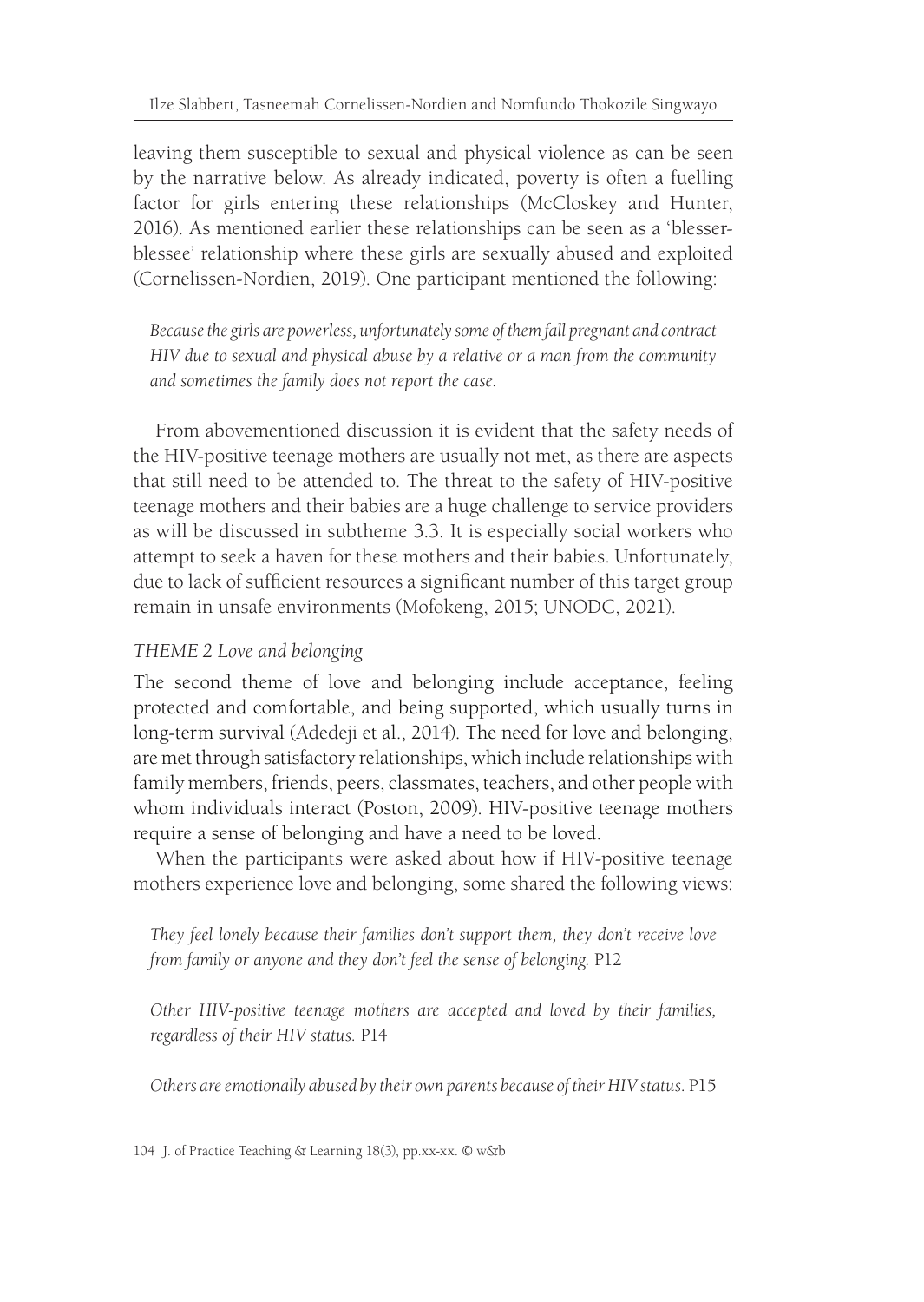The narratives above describe that these HIV-positive teenage mothers have the need for love and belonging as they often lack emotional support from their families. Some of them lack a sense of belonging as they are emotionally abused by their own parents (Toska et al., 2020).

It is significant that only one participant mentioned that HIV-positive teenage mothers are accepted and loved by their families regardless of their status. This corresponds with Maslow (1943), who states that humans need to feel a sense of belonging and acceptance among their social groups regardless, whether these groups are large or small. Immediately the HIV-positive teenage mother feels that she is loved and accepted, she will be better able to accept her status and live positively with it. A significant number of HIV teenage mothers are vulnerable to loneliness (Yakabu and Salisu, 2018).

As it is evident from the discussion thus far that the physiological, safety and love and belonging needs of HIV-positive teenage mothers are seldom met, their esteem and self-actualisation needs will remain unmet (Maslow, 1954). Consequently, the role of service providers will be discussed regarding service delivery to HIV- positive teenage mothers and their babies.

#### *THEME 3 The role of service providers*

There are several roles that social service providers can play during service delivery to HIV-positive teenage mothers such as providing guidance, preventing risks, facilitating, supporting, educating, mediating and advocating (Cane, 2018; Hepworth, Rooney, Rooney & Gottfried, 2017). The supportive and guidance role were mostly mentioned by participants that will be discussed below.

#### *Sub-theme 3.1 Supportive role*

Participants indicated that their supportive role consists of coordinating services and providing assistance to HIV-positive teenage mothers as noted below.

*The HIV-positive teenage mothers receive support from social service providers, clinics, schools and community organisations which involves young people living with HIV. We facilitate that these organisations collaborate to assist HIV-positive adolescents. P7*

*The government provide support through social workers in Department of Social Development as well as from Department of Health. This includes clinics and*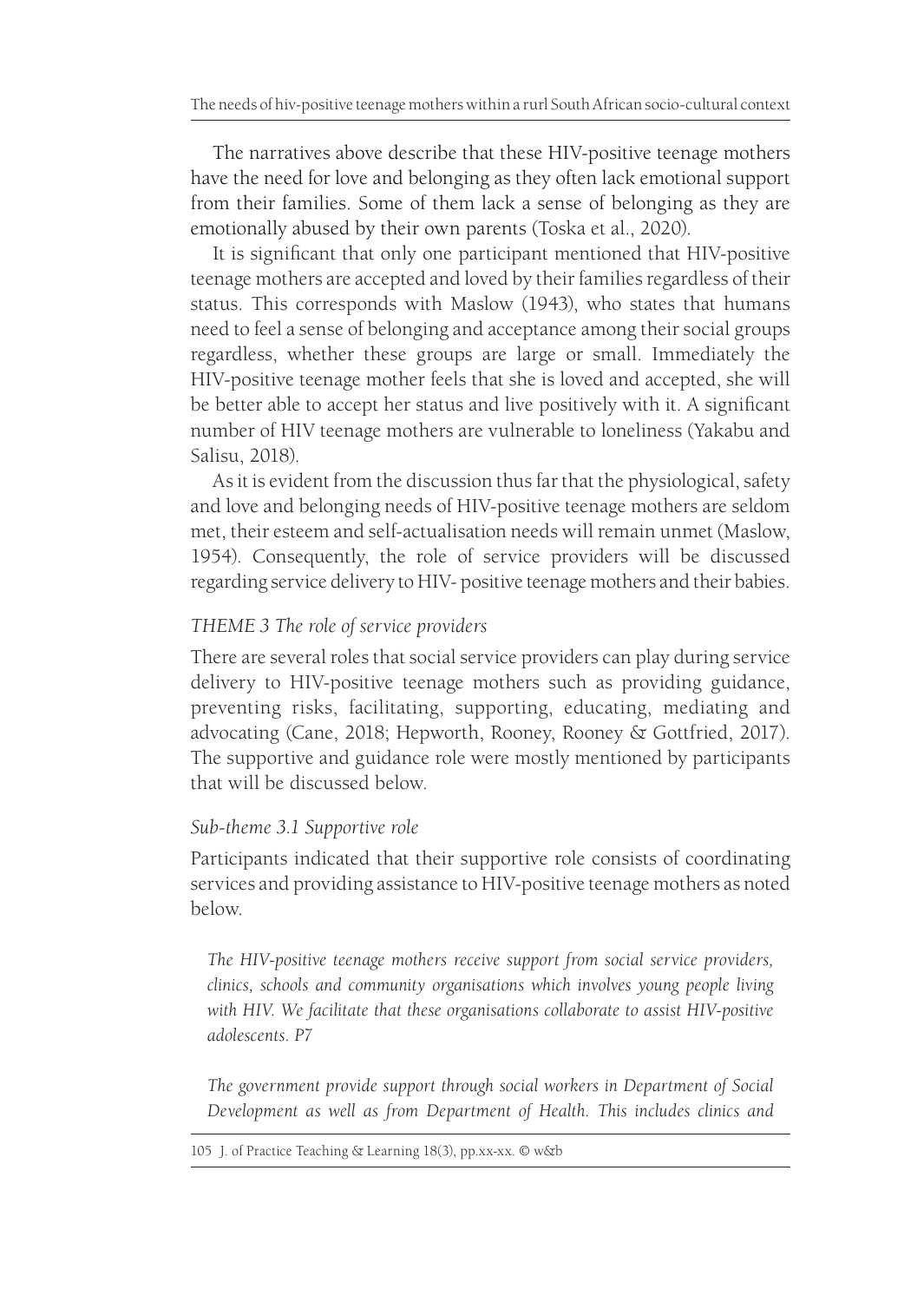*hospitals which provide support to the HIV-positive teenage mothers. We also liaise with the Department of Home Affairs to assist with the birth registration of babies.*  P12

The South African government do provide services to HIV-positive teenage mothers free of charge. Patel (2016), states that the Department of Social Development delivers free basic services to the poor including teenage mothers and is responsible for social security programmes and welfare services. These services include access to free counselling, child support grants, food parcels, housing and social grants. Social service providers facilitate the different services in order to improve the wellbeing of their clients. However, these services are not always accessible to HIVpositive teenage mothers who stay in rural communities which are far from social welfare offices.

#### *Subtheme 3.2 Guidance role*

Participants indicated that their guidance role focus on exploration of skills and talents as well as career guidance as these are often lacking as can be seen in the narratives below.

*The HIV-positive teenage mothers lack guidance, advice and direction from their parents and other elderly people who are close to their lives in assisting them to realise their potential, skills and talents.* P4

*They do not really know their exact potential and talents because some of the parents are not involved in their lives to guide them.* P8

*The HIV-positive teenage mothers lack career guidance.* P13

*Schools are not doing enough in assisting the HIV-positive teenage mothers to realise their talents and skills.* P15

*Some of them do know their talents and skills but they do not make use of these talents and skills because no one guides them in embracing the talents and skills.* P19

*There is more judgement in the society. The HIV-positive teenage mothers are judged and not given opportunities to show their skills and talents, and no one does something about this.* P20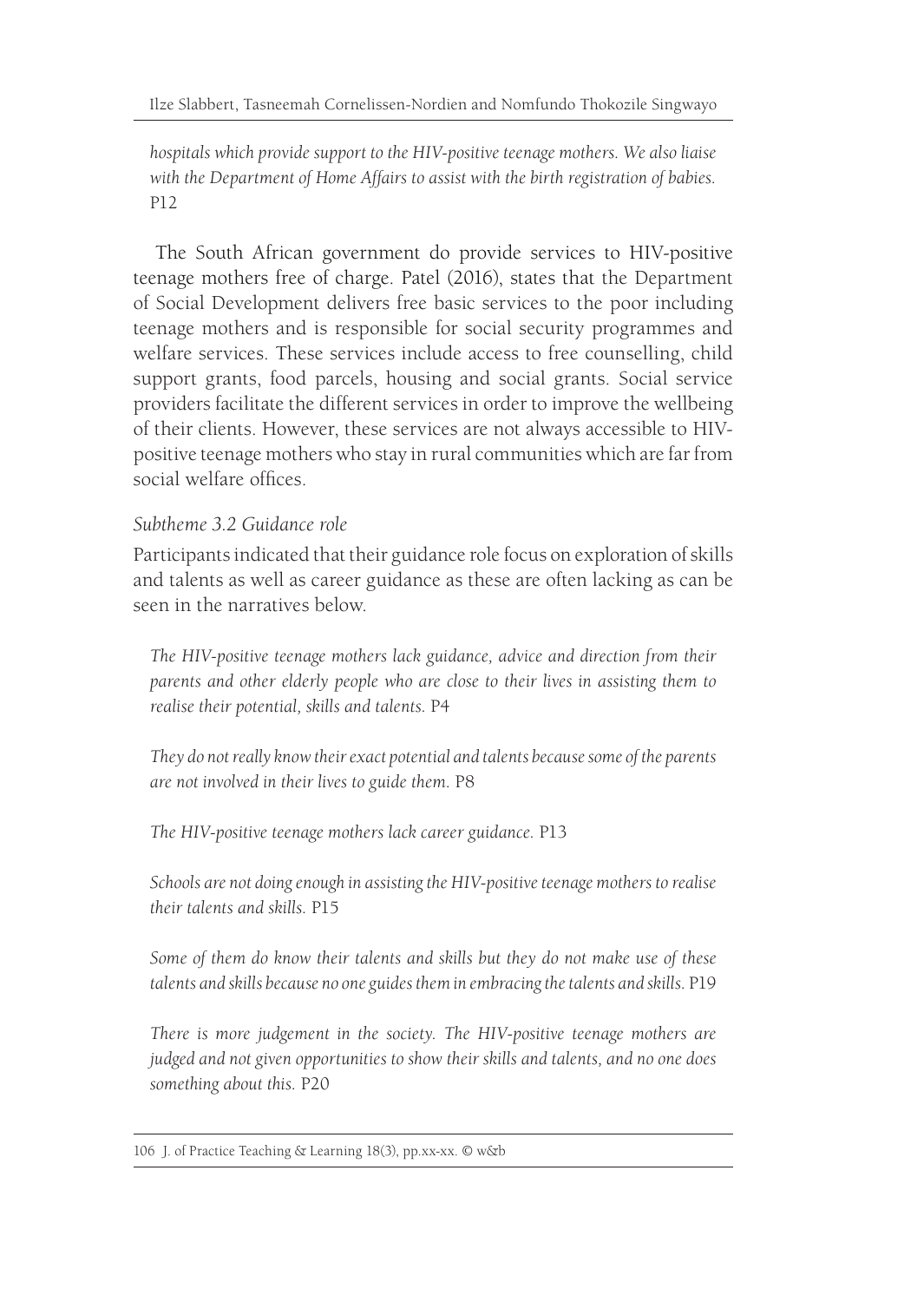It is clear from the participants' narratives that HIV-positive teenage mothers frequently lack the parental guidance, advice and direction necessary to realise their potential, skills and talents. This is where social service providers can play a valuable role by providing guidance to HIVpositive teenage others (Hepworth et al., 2017). In this regard, Panahi (2015) asserts further that for these mothers to realise their potential, guidance is needed. Social service providers could encourage them to continue with school in order to learn about a vast variety of careers in the modern world, which can help them to choose a career most suitable to their own talents and personalities. HIV-positive teenage mothers also need guidance regarding their HIV status and to set realistic goals and find good careers so that at the end they are able to take good care of their children (Vale et al., 2016).

#### *Theme 3.3 Challenges experienced by service providers*

Most participants indicated that they experience major challenges regarding service rendering to HIV-positive teenage mothers. Some of these challenges are displayed in the narratives below.

*There is a challenge with work- load and staff shortage in the facilities therefore the HIV-positive teenage mothers are unable to stay longer with the social workers and the nurses to share their problems.* P 5

*We have too much work because we do not render service to HIV-positive teenage mothers only, all clients expect us to assist them equally and unfortunately, we are few.* P 7

*In the community other areas do not have support groups and the HIV-positive teenage mothers miss important information shared to those groups. Some of us we do not have cars to drive to those areas so that we can form the support groups.* P 10

*We do not have enough resources in assisting the HIV-positive teenage mothers; for example, in our offices we do not have enough staff members who work directly with the HIV-positive teenage mothers.* P13

*We struggle to do home visits, more especially to the HIV-positive teenage mothers who stay in the communities which are far because cars are not enough and some of us we are unable to drive.* P 14

<sup>107</sup> J. of Practice Teaching & Learning 18(3), pp.xx-xx. © w&b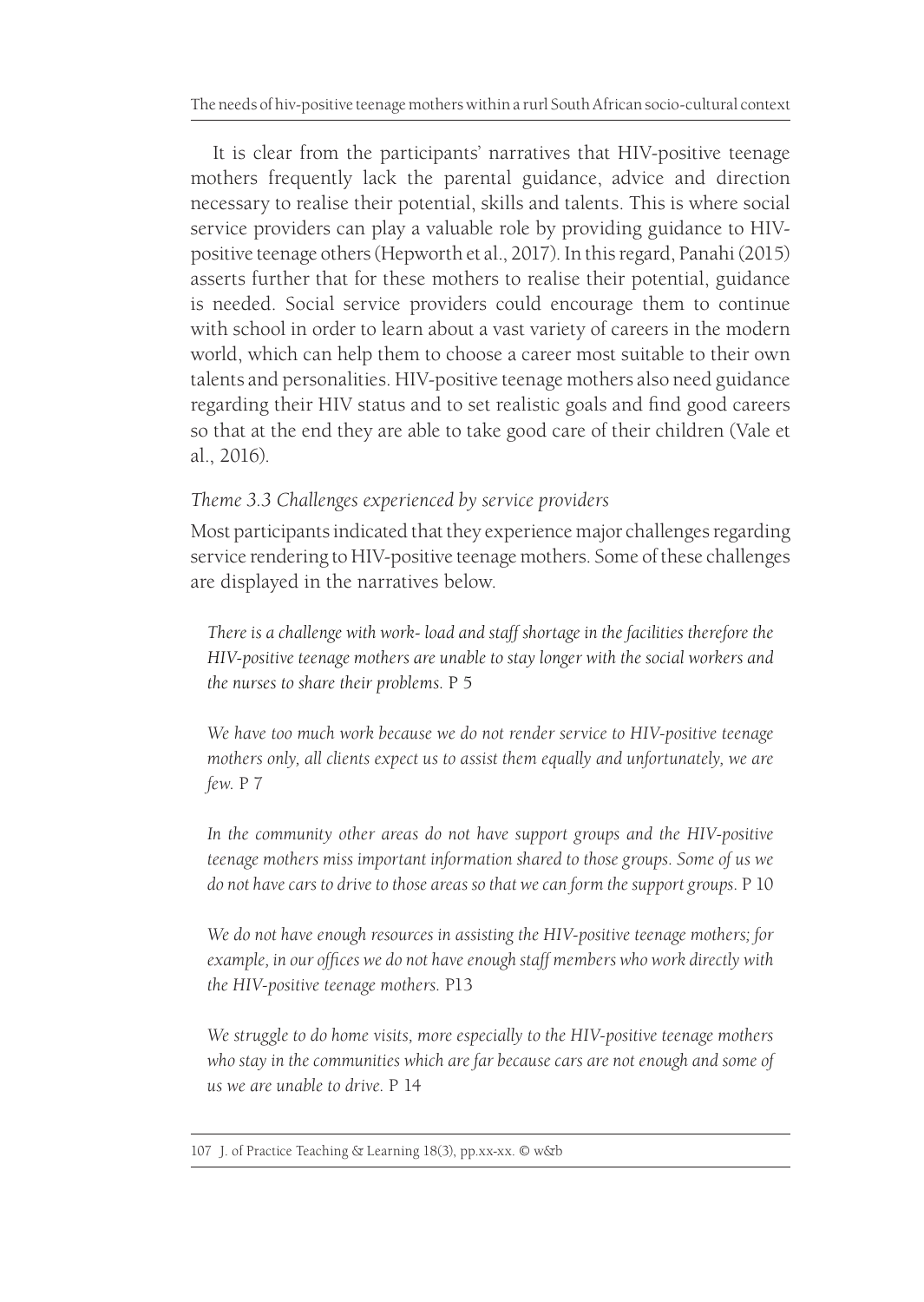*Some of them struggle to adhere to treatment, they default treatment and disappear… then we have to trace them so that they are linked back to the local clinic. Tracing them is a challenge because some of them change sim cards or find jobs far from Limpopo.* P 17

*Health facilities do not have enough resources such as an ambulance to assist the HIV-positive teenage mothers who reside far from the local health facilities. SW*

It is evident from the findings of this study that the participants have challenges with the workload. Furthermore, they do not have enough resources to provide effective services. Some communities are also far away from service providers to provide frequent services. Mofokeng (2005) states that managers of social support agencies should more effectively manage the workloads of social service providers, including social workers, in order to render effective services to HIV-positive teenage mothers. HIV-positive teenage mothers who default on their medication and fall pregnant again are at higher risk of illness and death because of AIDS related diseases or drug-resistant viruses (Mathebula, 2014). One participant also indicated how serious cases such as rape are often unreported and therefore services cannot be rendered:

*Some of them remain with serious cases unreported as they are far from the police station.* P3

The challenges of raising a new-born baby and possible postpartum depression were also indicated by some participants as noted in the narratives below.

*Some of the HIV-positive teenage mothers are depressed.* P1

*Several of these young mothers are overwhelmed and often suffer from depression. They do not know how to deal with this and some of them are too far away from resources to assist them.* P9

If you are still a child, the reality of taking care of a new-born baby often leads to high anxiety levels. P14

An HIV-positive teenage mother may not be able to take care of the new-born baby by herself as she may suffer from stress and depression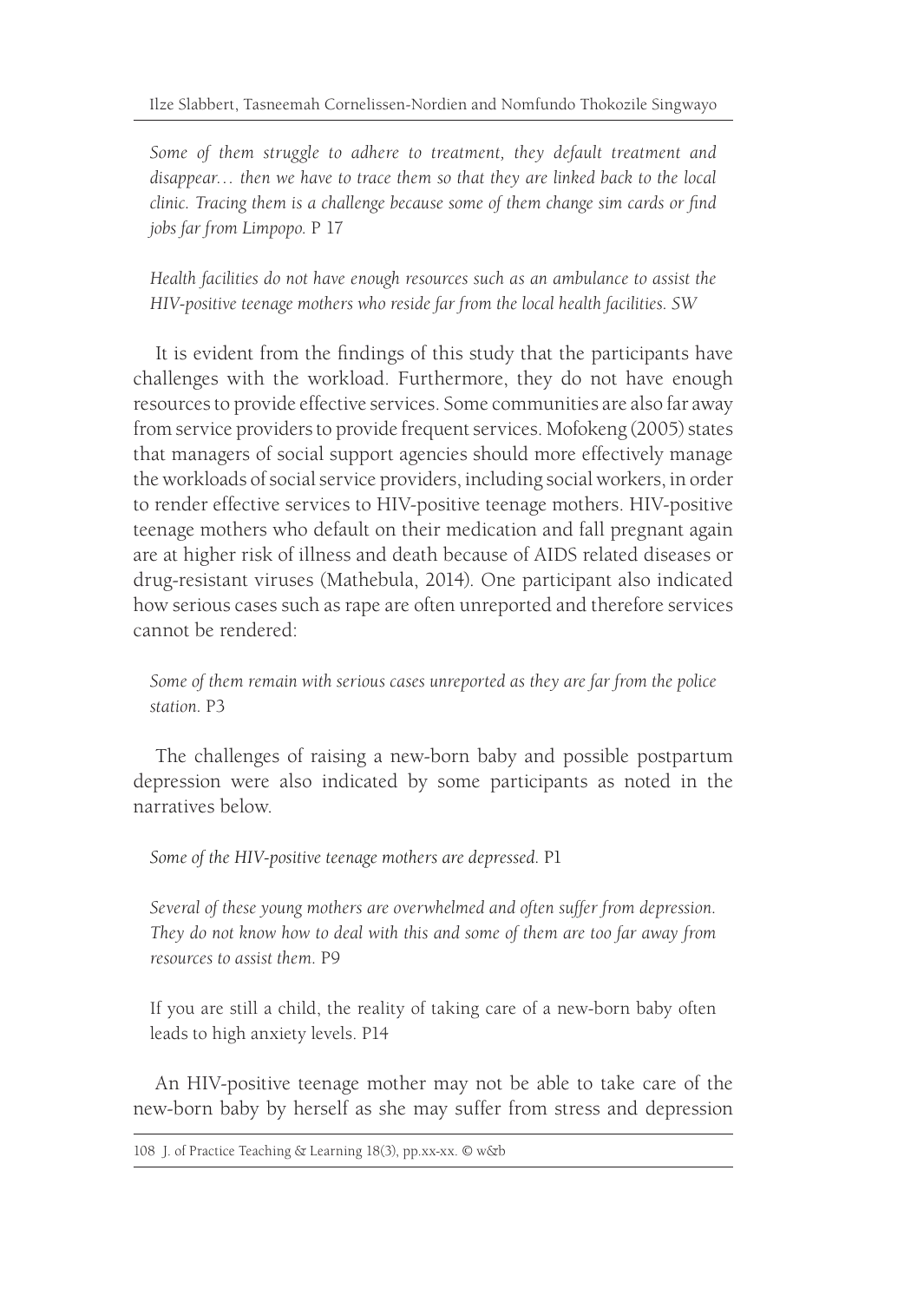(Breiner et al., 2016). Yakabu and Salisu (2018) also argue that psychological imbalances such as depression negatively affect the wellbeing of a person. The lack of sufficient resources to deal with mental health issues as well as postpartum depression furthermore prohibits most HIV-positive teenage mothers to reach their full potential and the need for esteem and self-actualisation remains thus unmet (Maslow, 1954).

## Conclusions and recommendations

From the abovementioned discussion it is clear that HIV-positive teenage mothers have several needs, some unique to the HIV-positive status and the fact that the majority reside in poverty. Regarding the basic needs it can be concluded that in South African context HIV-positive teenage mothers often stay in unsafe communities and lack a secure haven where they can be supported. These mothers are also often trapped in a cycle of poverty with limited resources and several restrictions to complete their schooling. Furthermore, the minimal child support grant is evidently is insufficient to meet the needs of these mothers and their babies (Hall, 2019; Western Cape Government, 2020; Segalo, 2020). It can also be concluded that HIV- positive teenage mothers' safety needs are seldom met. They often do not have a safe home to stay and usually reside in violent communities making them susceptible to acts of gender-based violence. Furthermore, as an attempt to escape from poverty, they often engage in sexual relationships with older men, that often result in HIV, thus an additional safety risk (Cornelissen-Nordien, 2019).

Regarding the need for love and belonging it can be concluded that most HIV-positive teenage mothers lack a sense of love and belonging as they usually do not receive this at home. Furthermore, it can be concluded that the need for esteem and self-actualisation is hardly ever met by HIV-positive teenage mothers.

It can also be concluded that social service providers play a vital role in service delivery specifically related to those who are HIV-positive (Cane, 2018). So, to HIV-positive teenage mothers require the social service provision to fulfil their specific needs in relation to their HIV-positive status as well as their developmental specific needs (Maslow, 1954). Participants emphasised their roles as social service facilitators and educators in an attempt to equip these mothers with services, which include health care

<sup>109</sup> J. of Practice Teaching & Learning 18(3), pp.xx-xx. © w&b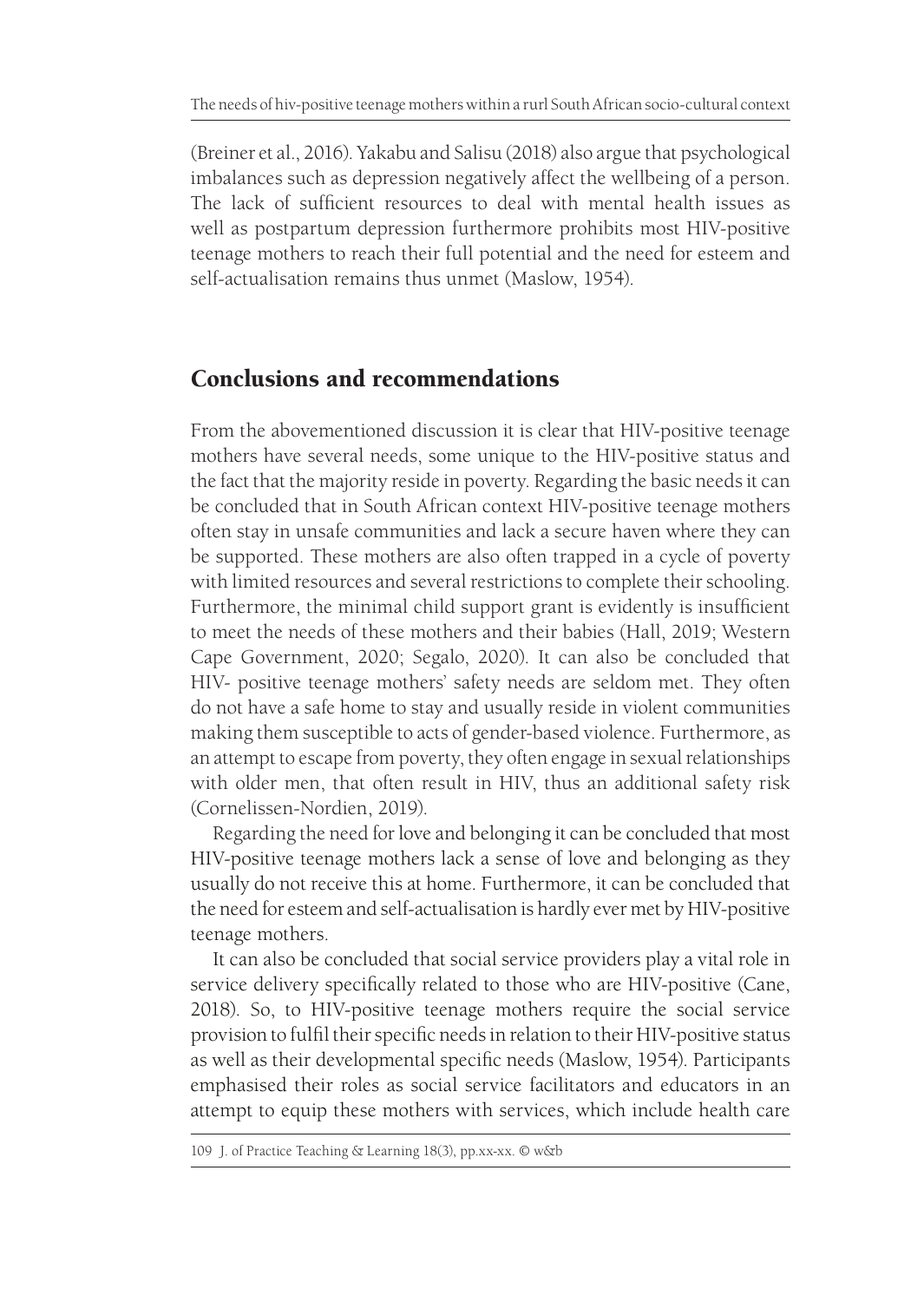and guidance regarding their future. Lastly it can be concluded that social service providers experience several challenges that hinder their service rendering as also found in a study conducted by Jewkes et al., (2009), in addition to the lack of resources and high caseloads as reported by the participants.

In light of the findings, the following recommendations are made:

- Social workers should render preventative services in order to reduce teenage pregnancies as well as HIV, which are specifically directed at vulnerable communities such as those in rural areas of South Africa.
- Social workers should engage with role players such as educators and religious leaders to empower them to equip girls with support and life skills in order to make informed choices regarding sexuality and safer sex practices which include HIV, contraception and family planning.
- Social service providers, including social workers should collaborate with other role players such as community leaders and the police to make communites safer for women and children.
- Support for HIV-positive teenage mothers should be made available and social workers should identify what resources are available and what are still lacking. These support services should include peer support groups.
- Awareness programmes should also be presented on a regular basis to create awareness of family planning and preventions of HIV and the support needed for HIV-positive teenage mothers.
- Education groups on life skills, HIV and career choices should be provided to learners in schools to equip them to make informed decisions.
- Regarding social work education it is recommended that social work students receive sufficient training on teenage pregnancies, HIV as well as discriminatory practices that are still prevalent in several parts in South Africa. While being sensitive to cultural competencies.
- Social work students should also receive training on sustainable community projects that could alleviate poverty such as income generating projects.
- The role of social work education regarding HIV and teenage pregnancy is vital so that social workers are equipped to render services to vulnerable groups and know how to liaise with different role players such as nurses and educators.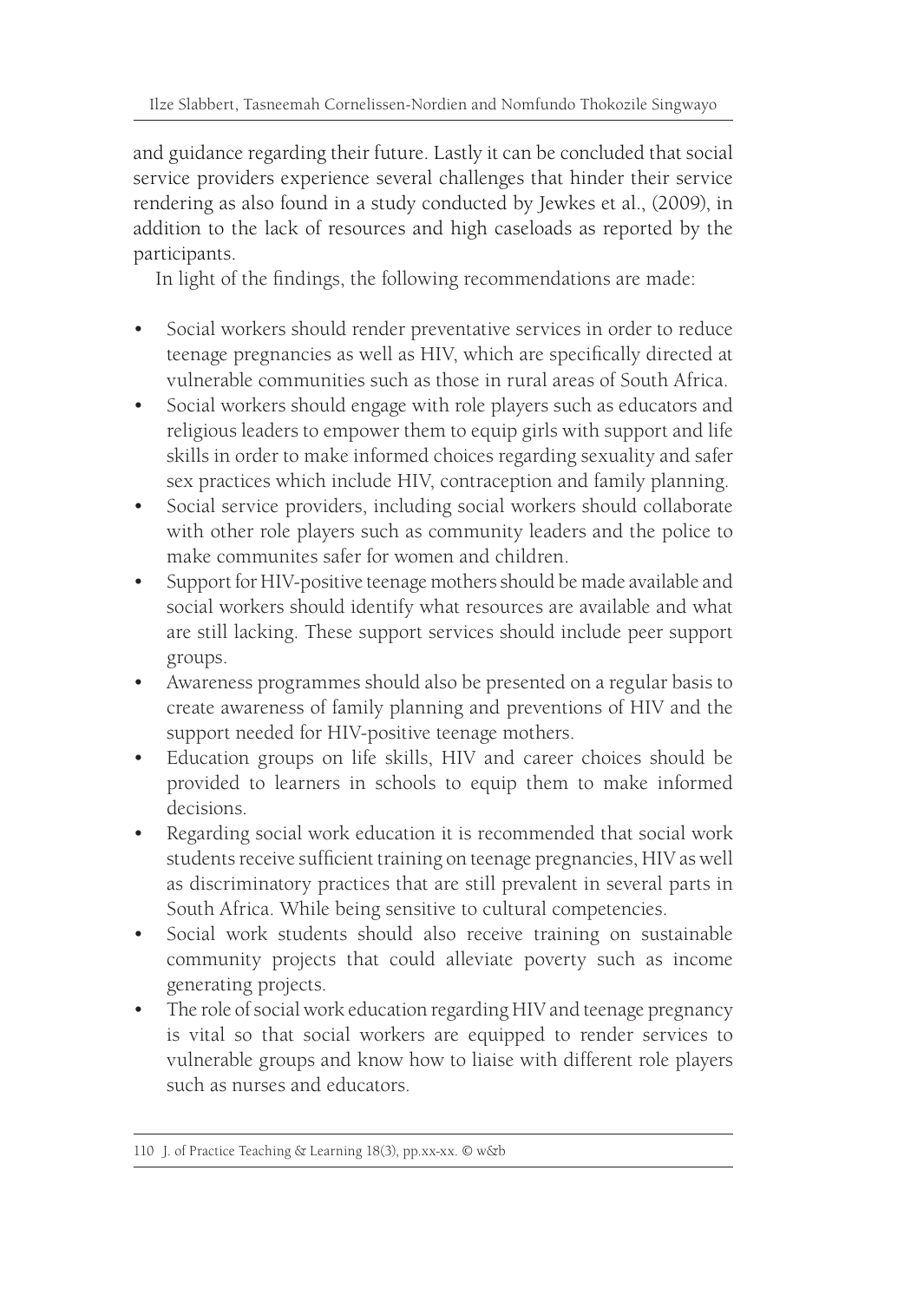## References

- Adeagbo, M.J. (2019) 'Motherhood Is Hard': Exploring the Complexities of Unplanned Motherhood Among HIV-Positive Adolescents in South Africa. Reproductive Health in Sub-Saharan Africa. *Sage Open Publications*, DOI: 10.1177/2158244019848802
- Adeagbo, M.J. and Naidoo, K. (2020) Exploring narratives and advocating support and peer mentorship to improve HIV-positive adolescent mothers' lives in South Africa. *African Journal of AIDS Research,* 19, 3, 231-241
- Adedeji, I.A., Ayegboyin, M. and Salami, K.K. (2014) Unmet social needs and teenage pregnancy in Ogbomosho, South-Western Nigeria*. African Health Sciences,* 14, 4, 959-966
- AVERT (2015) HIV-positive mothers thrive on peer support. [Accessed 30 June 2021 at https://www.avert.org/news/hiv-positive-mothers-thrive-peer-support]
- AVERT (2020) Global information and education on HIV and AIDS. [Accessed 20 June 2021 at https://www.avert.org/aids-2020]
- Bhana D., Morrell R. & Shefer, T. (2012) *Pregnancy and parenthood in South African schools*. *Pregnancy and young parents in school*. Cape Town: HSRC Press
- Boonstra, H.D. (2007) Young People Need Help in Preventing Pregnancy and HIV; How Will the World Respond. *Guttmacher Policy Review*, 10, 3, 1-8
- Bower, C. (2014) The Plight of Women and Children: Advancing South Africa's Least Privileged. *The Annals of the American Academy of Political and Social Science,* 652, 106-126 [Accessed: 30 June 2021 at http://www.jstor.org/ stable/24541719.]
- Branson, N. Ardington, M. and Leibbrandt, C. (2015) Health Outcomes for Children Born to Teen Mothers in Cape Town, South Africa. *Economic Development and Culture Change,* 63, 3, 589-616
- Bremmer, G. and Slatter, A. (2017) *An Introduction to Developmental Psychology.*  Blackwell: Wiley
- Breinder, H. Ford, M. and Gadsden, V.L. (2016) Supporting Parents of Children Ages 0-8*.* In *Parenting Matters. Consensus Study Report.* Washington: National Academics Press
- Brinkerhoff, D.W., Wetterberg, A. and Wibbels, E. (2018) Distance, services and citizen perceptions of the state in rural Africa. *Governance,* 31, 103-124
- Burger S., Gouws, F.E. and Kruger, N. (2008) *The Adolescent*. Johannesburg: Heinemann
- Cane, T.C.P. (2018) Facilitating and supporting HIV+ parenthood: Lessons for developing the advocate role of voluntary HIV support services workers. *Sexual & Reproductive Health Care,* 16, 186-191

111 J. of Practice Teaching & Learning 18(3), pp.xx-xx. © w&b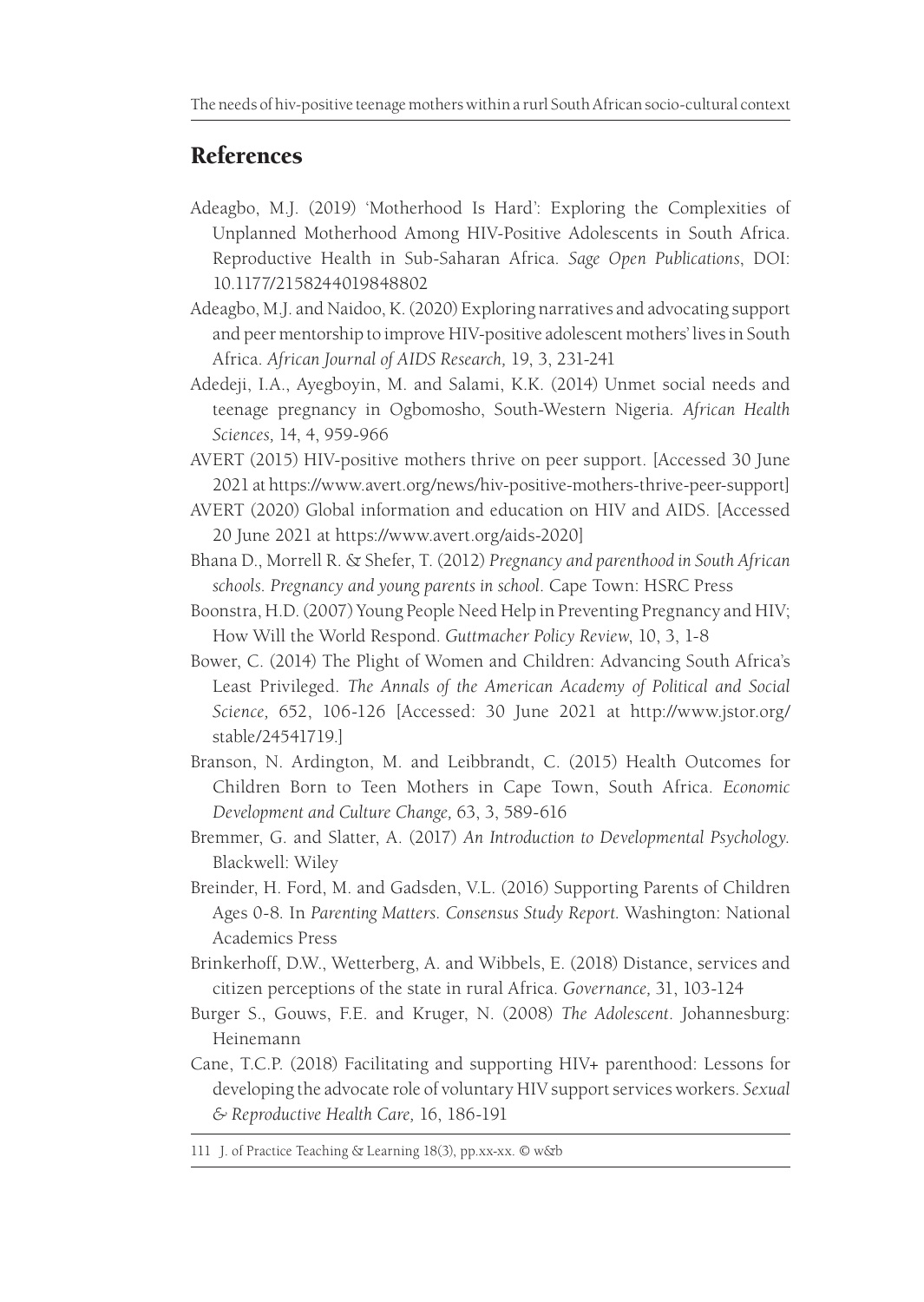Ilze Slabbert, Tasneemah Cornelissen-Nordien and Nomfundo Thokozile Singwayo

- Cassell, C. (2002) Let It Shine: *Promoting School Success. Life Aspirations to Prevent School-Age Parenthood,* 30, 3. Washington, DC: SIECUS
- Chetty, R. and Chigona, A. (2008) Girls' Education in South Africa: Special Consideration to Teen Mothers as Learners. *Journal of Education for International Development*, 3, 1, 1-17
- Clark, H., Soriano, G. and Wise, S. (2008) *Promising Practice Profiles: Final report.* Melbourne: Australian Institute of Family Studies
- Cluver L. (2020) *Baseline Report of the Hey Baby Study.* Universities of Cape Town and Oxford and University College London
- Cornelissen-Nordien, T. (2019) *Empowerment services for sexually abused children offered by non-profit organisations in the Western Cape.* PhD thesis. Cape Town: Stellenbosch University
- Davids, A., Ncitakal, N., Penzi, S. & Zungu, N. (2012) Sexual Abuse. In: Van Niekerk, A., Suffla, S. & SeedaT, M. (eds.). Third Review: Crime and Injury Prevention in South Africa: 21st Century Solutions for Child Safety. [Accessed: 12 October 2021 at http://www.mrc.ac.za/crime/review.htm.]
- De la Rey, C., Duncan, N., O'Neill, V., Swartz, L. & Townsend, L. (2011) *Psychology: An introduction* (3rd ed.). Cape Town: Oxford University Press
- Education Training Unit (2013). *How to deliver care for people with HIV/AIDS and their families-guide lines.* [Accessed: 20 June 2021 at http://www.etu.org.za/ toolbox/docs/aids/family-care.html.]
- Edwards, R. C., Hans, S. L., Henson, L., Isarowong, N., Shiu, C. S. & Thullen, M. J. (2012) Supportive relationships and the trajectory of depressive symptoms among young, African American mothers*. Journal of Family Psychology*, 26, 4, 585-594
- Ehlers, V.J. & Ziyane, I.S. (2006) Swazi youths' attitudes and perceptions concerning adolescent pregnancies and contraception. *Health SA Gesondheid*, 11, 1, 31 – 42
- Erikson, E.H. (1959) The problem of ego identity. *Psychological Issues,* 1, 101-164
- Hall, K. (2019) Teenage Pregnancy. Children Count. Statistics on Children in South Africa. [Accessed: 30 June 2021 at http://childrencount.uct.ac.za/ indicator.php?domain=5&indicator=27]
- Fouché, C.B. (2021) Introduction to the research process. In Fouché, C.B., Strydom, H. & Roestenburg, W.J.H. *Research at Grassroots.* Pretoria: Van Schaik
- Hepworth, D., Rooney, R., Rooney, G. & Kimberly Strom-Gottfried. (2017) *Direct Social Work Practice: Theory and Skills*. California: Brooks/Cole, Cengage Learning.
- Huggies. 2020. [Accessed: 22 November 2021 at https://www.huggies.co.za/ articles/pregnancy/parenting/cost-of-raising-a-child].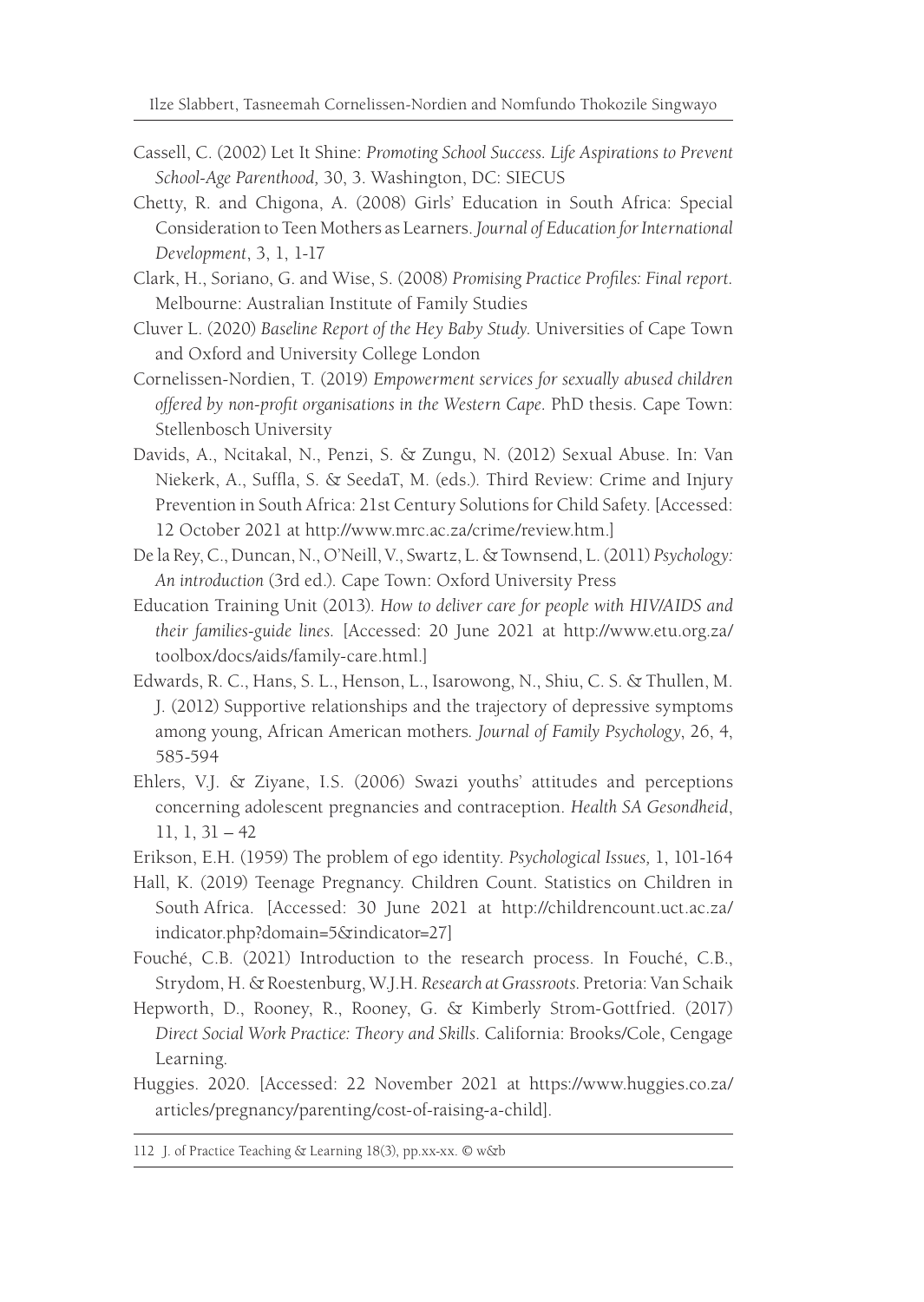- Gogai, A., Sherman, G., Chirindai, W., Ng'oma, K., Bhardwaj, S., Doherty, T., Pillay,Y., Barron, P. 2017. Eliminating mother-to-child transmission of HIV in South Africa, 2002–2016: progress, challenges and the Last Mile Plan. [Accessed: 22 November 2021 at https://www.hst.org.za/ publications/South%20African%20Health%20Reviews/13\_Eliminating%20 mother%20to%20child%20transmission%20of%20HIV%20in%20South%20 Africa\_2002%20to%202016\_progress\_challanges%20and%20the%20 Last%20Mile%20Plan.pdf]
- Jewkes, R., Morrell, R & Christofides, N. (2009) Empowering teenagers to prevent pregnancy: Lessons from South Africa. *Culture, Health and Sexuality*, 11, 675-688
- Kochrekar, M. (2017) *How Does Peer Pressure Influence Teen Pregnancy*? [Accessed: 29 June 2021 at http://www.momjunction.com/articles/how-does-peerpressure-influence-teen-pregnancy\_00376249/].
- Kristin A.M. & Kristine M.A., (2011) *Second chance homes: a resource for teen mothers.*  Washington, DC: 20008, Healthy Teen Network, Child Trends
- Letsoalo, T., Makiwane, M., Panday, S. & Ranchod, C. (2009) *Teenage pregnancy in South Africa- with a specific focus on school-going learners. Child, Youth, Family and Social Development, Human Sciences Research Council*. Pretoria: Department of Basic Education.
- Lambani, M.N. (2015) Poverty the Cause of Teenage Pregnancy in Thulamela Municipality. *Journal of Sociology and Social Anthropology*. 6, 2, 171-176
- Lawlor, D.A., Najman J.M. & Shaw, M. (2006) Teenage children of teenage mothers: Psychological, behavioural and health outcomes from and Australian prospective longitudinal study. *Social Science and Medicine,* 62, 2526-2539
- Majuru, B., Jagals, P. and Hunter, P. (2012) Assessing rural small community water supply in Limpopo, South Africa: Water service benchmarks and reliability. *PubMed.* DOI: 10.1016/j.scitotenv.2012.07.024
- Martin, R.C. (2003) *Understanding sexuality*. Chicago: World Book, Inc. A Scott Fetzer Company
- Maslow, A. H. (1943) A Theory of Human Motivation. *Psychological Review*, 50, 4, 370-96
- Maslow, A. H. (1954) *Motivation and personality.* New York: Harper and Row
- McCloskey, L.A., Boonzaier, F., Steinbrenner, S.Y. and Hunter, T. (2016) Determinants of intimate partner violence in Sub-Saharan Africa: a review of prevention and intervention programs. *Partner Abuse*, 7, 3, 277-315
- Mofokeng, S. (2015) *Health service providers on the need for support services for HIV-positive mothers in the rural areas of Lesotho: An ecological perspective.* Master's thesis. Cape Town: Stellenbosch University

113 J. of Practice Teaching & Learning 18(3), pp.xx-xx. © w&b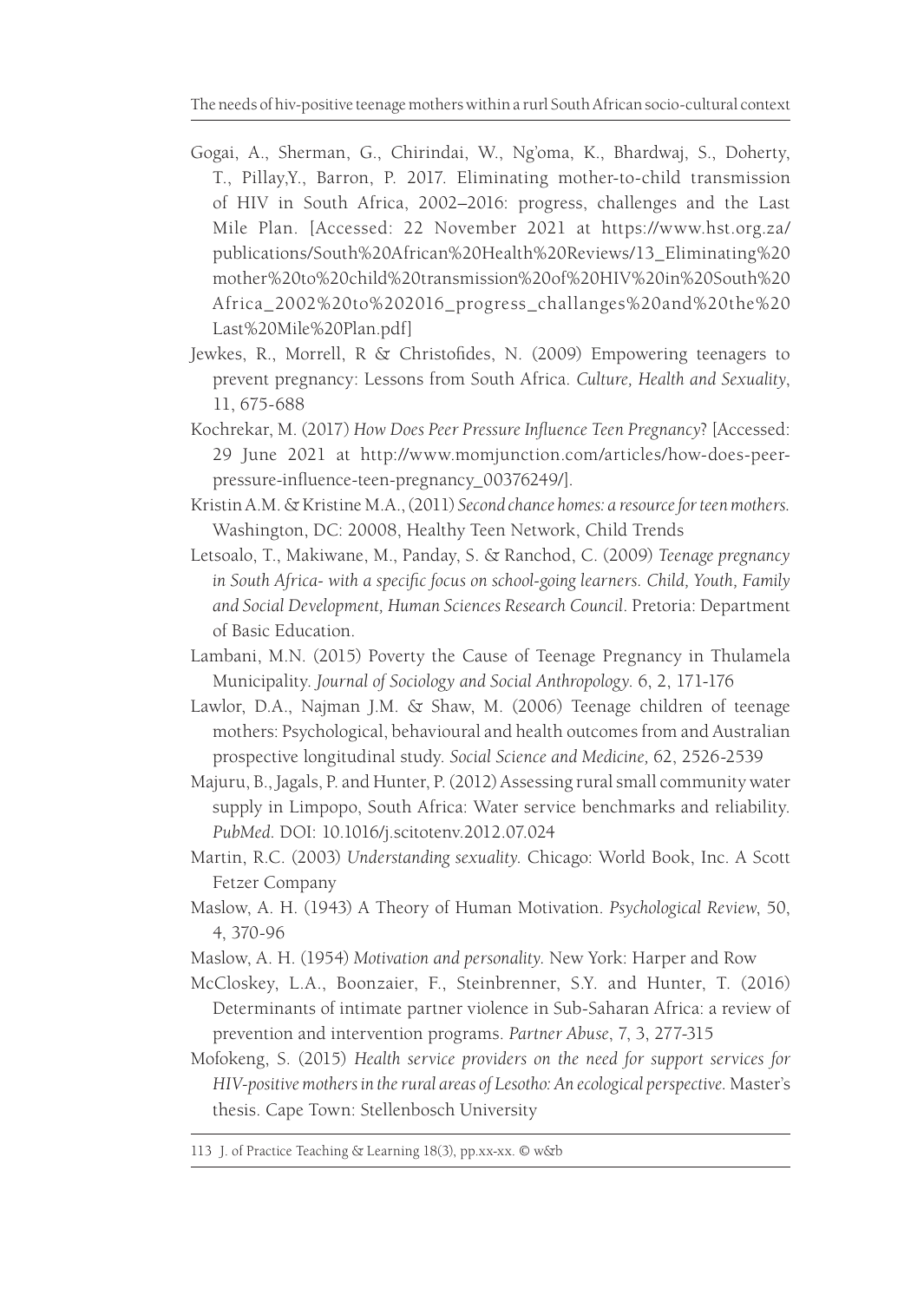- Mogotlane, S., Van Niekerk, C.F. and Young, A. (2007) *Manual of nursing.* Cape Town: Juta
- Monareng, L.V., Mushwana, L, Richter, S., and Muller, H. (2015) Factors influencing the adolescent pregnancy rate in the Greater Giyani Municipality, Limpopo Province, South Africa. *International Journal of African Nursing Sciences,* 2, 10-18
- Newman, M.B and Newman P.R. (2006) *Development Through life: A psychosocial approach* (9th edition)*.* United States of America: Thomson Wadsworth
- Nkosi, N.N & Pretorius, E. (2019) The influence of teenage pregnancy on education: perceptions of educators at a secondary school in Tembisa, Gauteng. *Social Work/ Maatskaplike Werk,* 55, 1, 9
- Panahi, S. (2015) *Role of Parents, Teachers, and Community in Adolescents` Issues.* Hiran. Hamedan University of Medical Sciences. [Accessed: 23 June 2021 at ttps://www.researchgate.net/publication/308892358]
- Patel, L. (2016) *Social Welfare and Social Development in South Africa*. Cape Town: Oxford
- Poston, B. (2009) *An exercise in personal exploration: Maslow's hierarchy of needs*. Everest College, Thornton: Association of Surgical Technologists
- Republic of South Africa (RSA) (2018) Department of Education's Draft National Policy on the Prevention and Management of Learner Pregnancy in Schools. [Accessed: 30 June 2021 at https://www.education.gov.za/Portals/0/ Documents/Policies/Draft%20Pregnancy%20Policy%202018.pdf.]
- Ramalepa, T.N., Ramukumba, T.S. and Masala-Chokwe, M.E. (2020) Views of learners on prevention and management of pregnancies in schools of Madibeng municipality, North- West province of South Africa. *African Journal of Reproductive Health,* 24, 4, 27-40
- SASSA. 2021. [Accessed: 17 October 2021 at www.sassa.gov.za]
- Segalo, L.J., (2020) The Learner pregnancy in secondary schools in South Africa: Has attitudes and perceptions of teachers changed? KOERS — Bulletin for Christian Scholarship, 85(1). [Accessed: 23 June 2021 at https:// doi. org/10.19108/KOERS.85.1.2461]
- Skobi, F. and Makofane, M. (2017) Reflections of social workers on the experiences of pregnant teenagers during group work sessions. *Social Work/ Maatskaplike Werk,* 53 2, 224-249
- Shurink, W.J., Shurink E.M. & Fouché, C.B. (2021) Thematic inquiry in qualitative research. In Fouché, C.B., Strydom, H. & Roestenburg, W.J.H. *Research at Grassroots.* Pretoria: Van Schaik
- Stastista. (2021) Share of females aged 14-19 years who were pregnant in South Africa in 2018 and 2019, by age. [Accessed: 30 June 2021 at https://www. statista.com/statistics/1115755/share-of-teenage-pregnancies-in-south-africa-